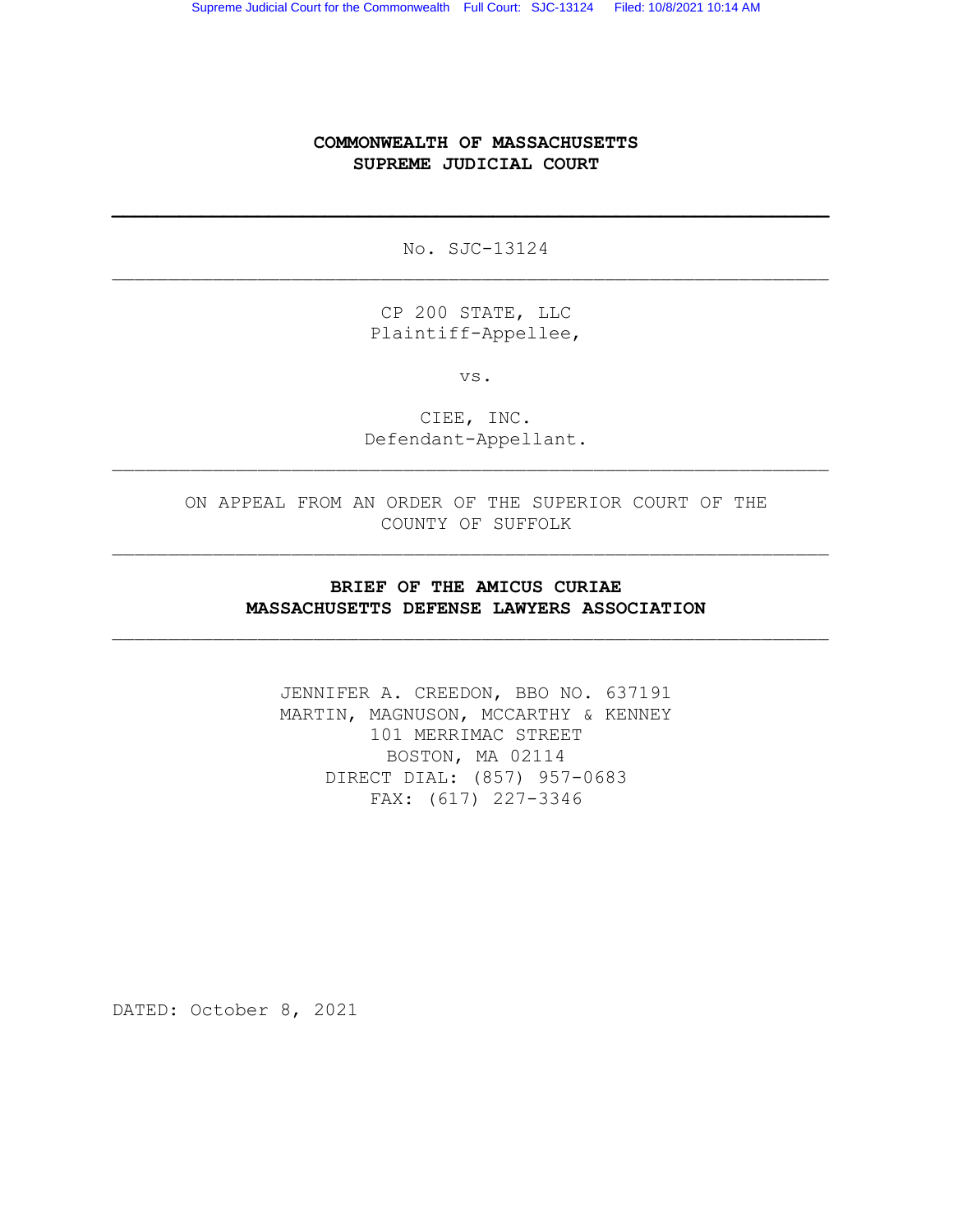# TABLE OF CONTENTS

| STATEMENT OF THE INTEREST OF THE AMICUS CURIAE 5                                                                                                                                                                                                                                                                                                                                                                                                                                                                                                                                   |
|------------------------------------------------------------------------------------------------------------------------------------------------------------------------------------------------------------------------------------------------------------------------------------------------------------------------------------------------------------------------------------------------------------------------------------------------------------------------------------------------------------------------------------------------------------------------------------|
| STATEMENT OF THE ISSUES PRESENTED 6                                                                                                                                                                                                                                                                                                                                                                                                                                                                                                                                                |
|                                                                                                                                                                                                                                                                                                                                                                                                                                                                                                                                                                                    |
|                                                                                                                                                                                                                                                                                                                                                                                                                                                                                                                                                                                    |
|                                                                                                                                                                                                                                                                                                                                                                                                                                                                                                                                                                                    |
|                                                                                                                                                                                                                                                                                                                                                                                                                                                                                                                                                                                    |
| $T_{\rm{L}}$<br>The Denial of a Motion to Enforce a Purported Settlement<br>Agreement Satisfies the Doctrine of Present Execution's<br>Requirements for Providing Immediate Interlocutory<br>a. The Doctrine of Present Execution is Intended to<br>Serve as a Limited but Flexible Exception to the<br>General Prohibition Against Piecemeal Appellate<br>b. Orders Denying a Motion to Enforce a Purported<br>Settlement Agreement Satisfy the First Prong of the<br>Court's Two-Pronged Analysis for Determining the<br>Doctrine's Applicability, as Such Orders are Collateral |
| to the Underlying Dispute 16<br>c. Orders Denying a Motion to Enforce a Purported<br>Settlement Agreement Satisfy the Second Prong of the                                                                                                                                                                                                                                                                                                                                                                                                                                          |

| Settlement Agreement Satisfy the Second Prong of the    |  |
|---------------------------------------------------------|--|
| Court's Two-Pronged Analysis for Determining the        |  |
| Doctrine's Applicability, as Such Orders Involve a Harm |  |
| that Cannot Effectively be Remedied After the Trial     |  |
| Court's Entry of a Final Judgment 18                    |  |

| II. Applying the Doctrine of Present Execution to Denials of |  |
|--------------------------------------------------------------|--|
| Motions to Enforce Purported Settlements Agreements          |  |
| Promotes Judicial Economy.  24                               |  |

|--|--|--|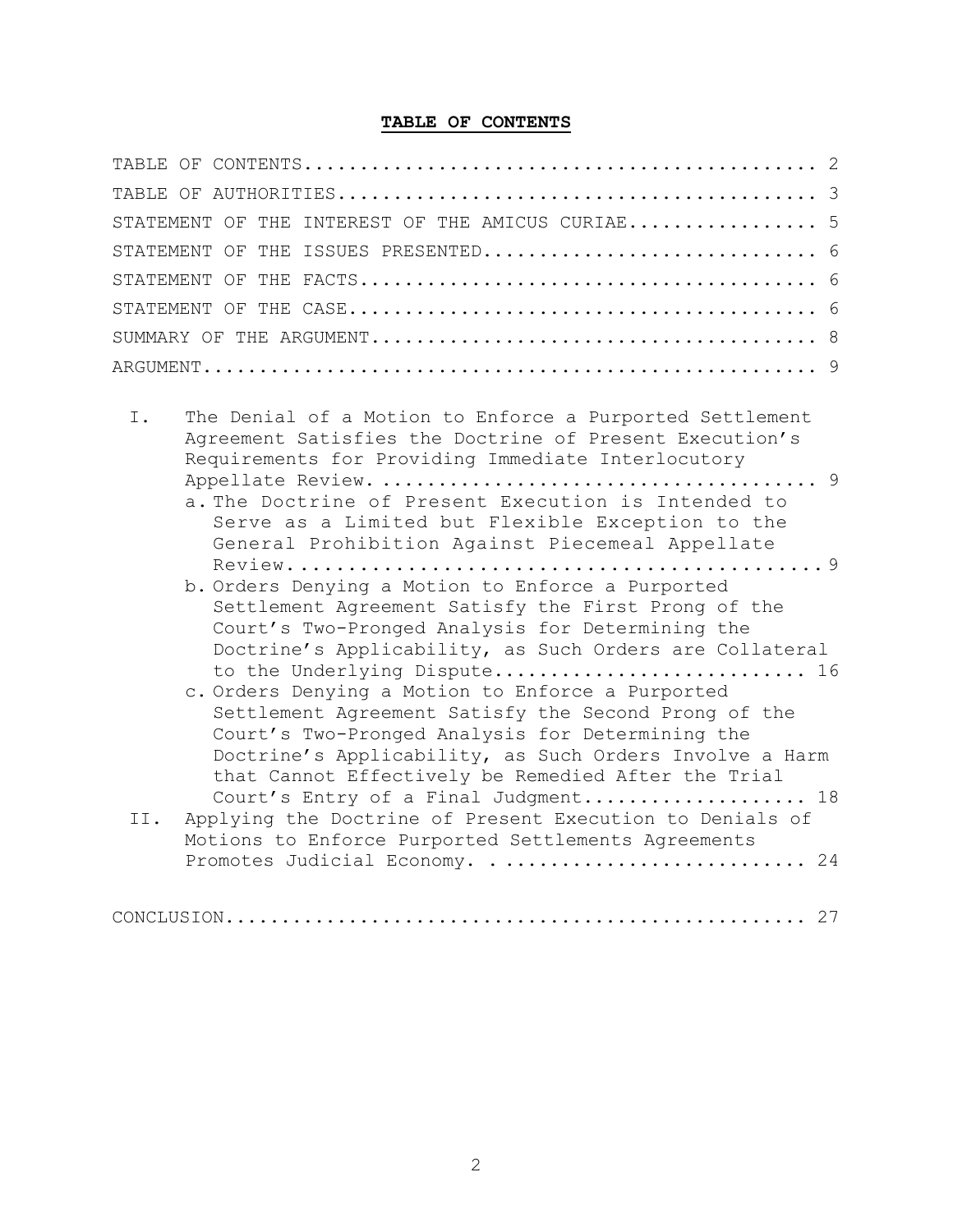# TABLE OF AUTHORITIES

### Cases

| Borman v. Borman, 378 Mass. 775 (1979)  12-15, 19               |  |
|-----------------------------------------------------------------|--|
| Breault v. Chairman of Bd. of Fire Comm'rs of Springfield,      |  |
|                                                                 |  |
| Brum v. Town of Dartmouth, 428 Mass. 684 (1999)  21             |  |
| Crosby Valve, LLC v. OneBeacon American Insurance Company,      |  |
| 35 Mass.L.Rptr. 202 (Super. Ct 2018)  24                        |  |
| Elles v. Zoning Bd. of Appeals of Quincy,                       |  |
| 450 Mass. 671 (2008)  11, 15, 19                                |  |
| Estate of Moulton v. Puopolo, 467 Mass. 478 (2014)  20, 22      |  |
| Ferrick v. Barry, 320 Mass. 217 (1946)  12                      |  |
| Hansen v. Rhode Island's Only 24 Hour Truck & Auto Plaza, Inc., |  |
| 962 F. Supp. 2d 311 (D. Mass. 2013)  24                         |  |
| Kent v. Commonwealth, 437 Mass. 312 (2002)  21                  |  |
| LaChance v. Comm'r of Correction, 463 Mass. 767 (2012)  12      |  |
| Lynch v. Crawford, 483 Mass. 631 (2019)  23, 24                 |  |
| Maddocks v. Ricker,                                             |  |
| 403 Mass. 592 (1988)  8-9, 11, 15-16, 23, 25                    |  |
| Matter of Hamm, 487 Mass. 394 (2021)  18                        |  |
| Mooney v. Warren, 87 Mass. App. Ct. 137 (2015)  21              |  |
| Patel v. Martin,                                                |  |
| 481 Mass. 29 (2018)  8, 11-12, 15, 19-20, 25-26                 |  |
| P.W. v. M.S., 67 Mass. App. Ct. 779 (2006)  26                  |  |
| R.J.A. v. K.A.V., 34 Mass.App.Ct. 369 (1993)  9, 19             |  |
| Shapiro v. City of Worcester, 464 Mass. 261 (2013)  19          |  |
| Vincent v. Plecker, 319 Mass. 560 (1946)  8, 11-15              |  |

### Statutes

## Rules

|--|--|--|--|--|--|--|--|--|--|--|--|--|--|--|--|--|--|--|--|--|--|--|--|--|--|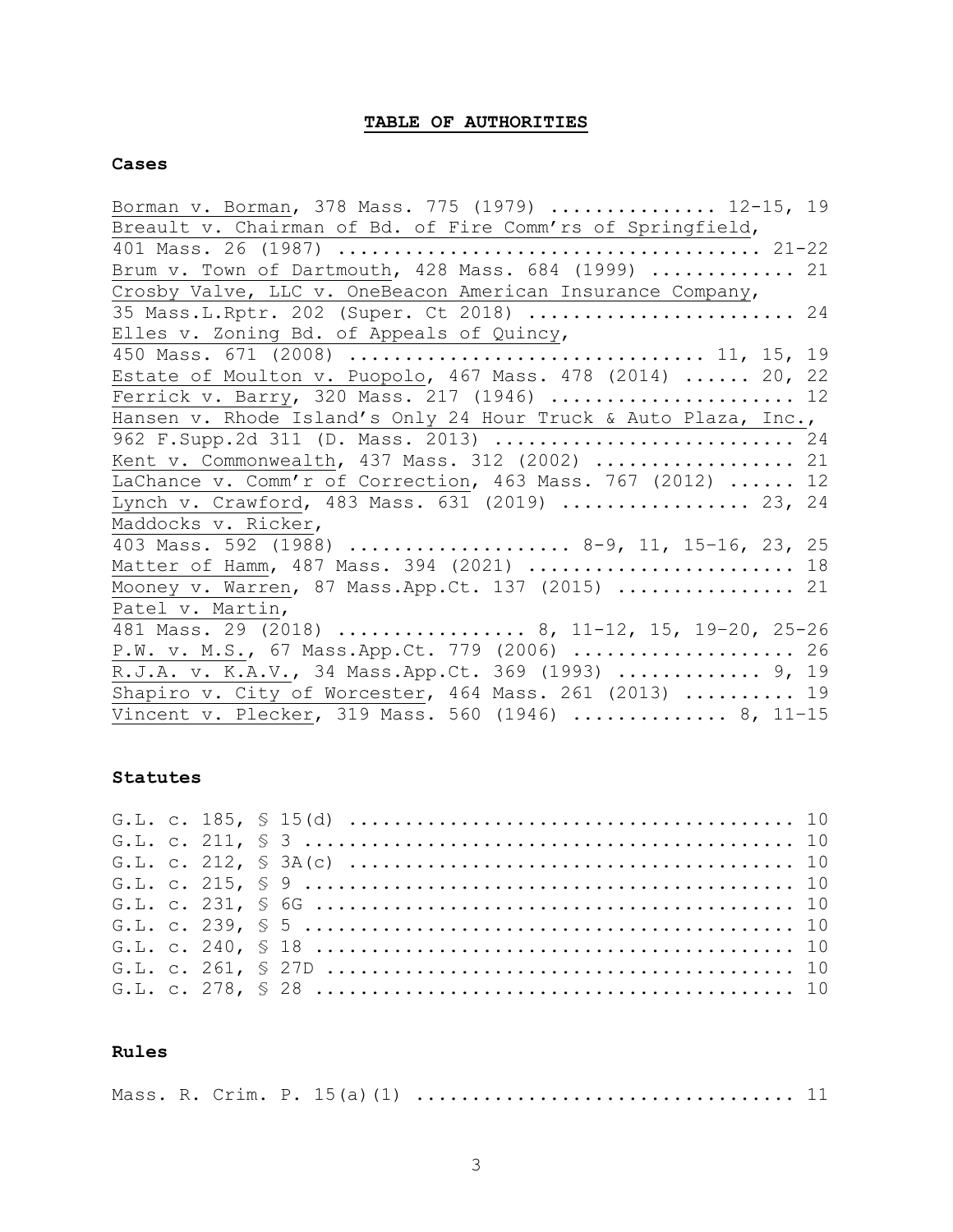### Other Authorities

|--|--|--|--|--|--|--|

### Appellate Briefs

Brief of Defendant-Appellant, CP 200 State, LLC v. CIEE, Inc., No. 2021-P-0088 (Mass. App. Ct. Mar. 8, 2021) ......................................................... 22, 26

### Trial Court Orders

Decision and Order on Defendant's Motion to Enforce the Settlement Agreement at 2, CP 200 State, LLC v. CIEE, Inc., No. 2084CV01237 (Mass. Sup. Ct. Nov. 25, 2020) ............ 16-17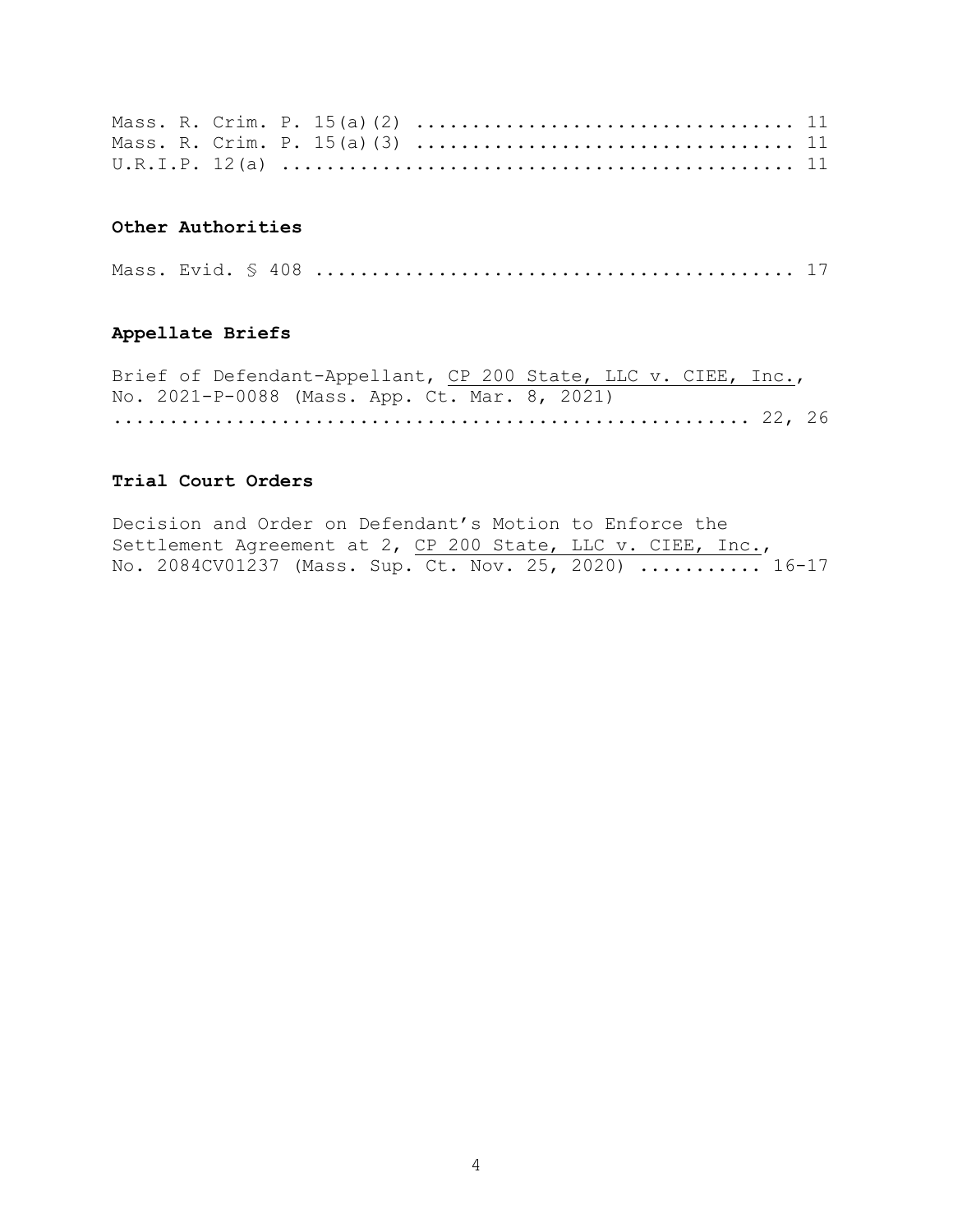## STATEMENT OF THE INTEREST OF THE AMICUS CURIAE

The Massachusetts Defense Lawyers Association ("MassDLA"), amicus curiae, is a voluntary, non-profit, state-wide professional association of trial lawyers who defend corporations, individuals, and insurance companies in civil lawsuits. Members of the MassDLA work to promote the administration of justice, legal education, and professional standards and to promote collegiality and civility among all members of the bar.

As an association of civil defense lawyers, the MassDLA has a direct interest in the issues of public importance that affect MassDLA members and their clients. Those interests could be affected by the issue before the Court in this appeal, specifically whether the Court finds that an immediate interlocutory appeal lies from an order denying a motion for enforcement of a purported settlement agreement under the doctrine of present execution.

As part of fulfilling its purpose, the MassDLA has previously filed amicus briefs in the appellate courts of the Commonwealth. The MassDLA offers its experience and perspective to the Court as amicus curiae to assist in its resolution of the matter now before it.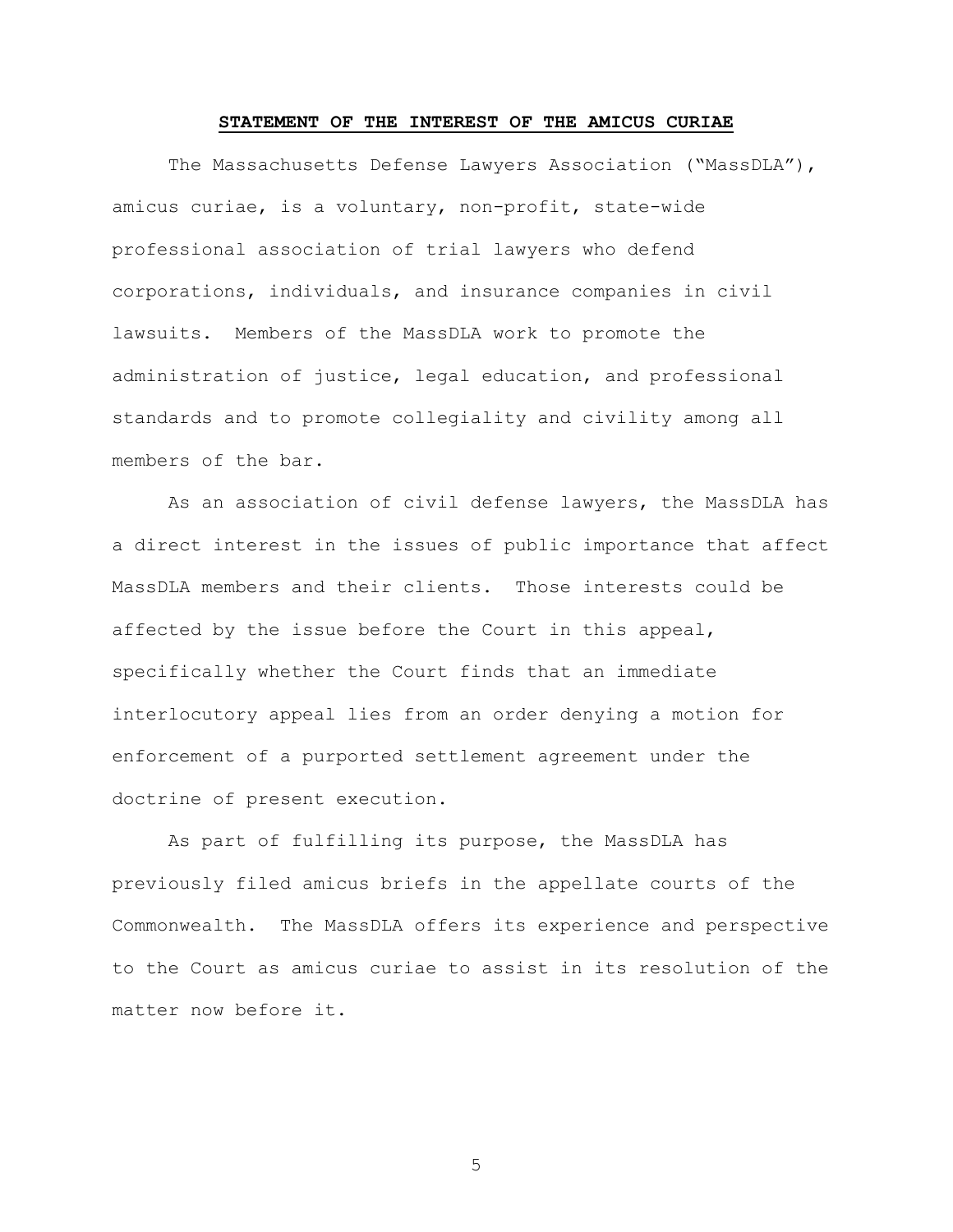#### STATEMENT OF THE ISSUES PRESENTED

"Whether, under the doctrine of present execution, an immediate interlocutory appeal lies from an order denying a motion for enforcement of a (purported) settlement agreement." Announcement: The Justices Are Soliciting Amicus Briefs, CP 200 State, LLC v. CIEE, Inc., SJC-13124, Docket Entry #3 (SJC entered May 24, 2021) ("Announcement").

### STATEMENT OF THE FACTS

The MassDLA, as amicus curiae, adopts the statements of facts regarding the prior proceedings and factual background as submitted in the briefs of CIEE, Inc. (Defendant-Appellant), and CP 200 State, LLC (Plaintiff-Appellee).

#### STATEMENT OF THE CASE

MassDLA is answering the Commonwealth of Massachusetts Supreme Judicial Court's solicitation for amicus briefs in the matter of CP 200 State, LLC v. CIEE, Inc., SJC-13124, to assist in determining whether an immediate interlocutory appeal lies under the doctrine of present execution from an order denying a motion for enforcement of a purported settlement agreement. In CP 200 State, LLC v. CIEE, Inc., this issue arose within the context of settlement negotiations following Plaintiff-Appellee's complaint for summary process eviction and breach of contract claim against its commercial tenant, Defendant-Appellant.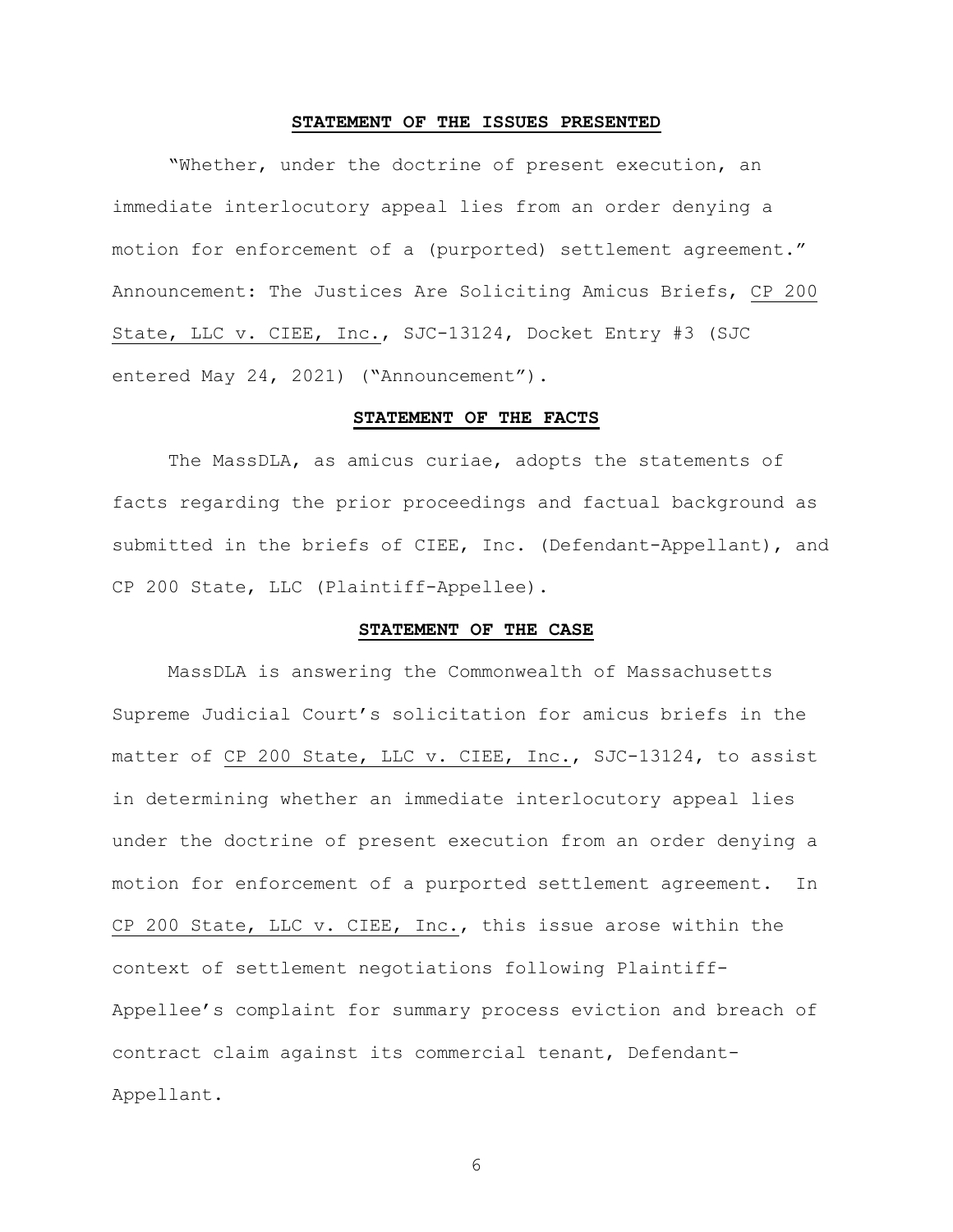The doctrine of present execution is a common-law doctrine which provides for immediate appellate review of certain interlocutory trial court orders to avoid irreparable harm and promote judicial economy. Determining whether the doctrine of present execution provides immediate appellate review for orders denying a party's motion to enforce a purported settlement agreement requires analysis of: (1) the doctrine's evolution; (2) the doctrine's requirements for applicability; (3) its prior application in other contexts; and (4) the public policy considerations underlying its use in the context of purported settlement agreements.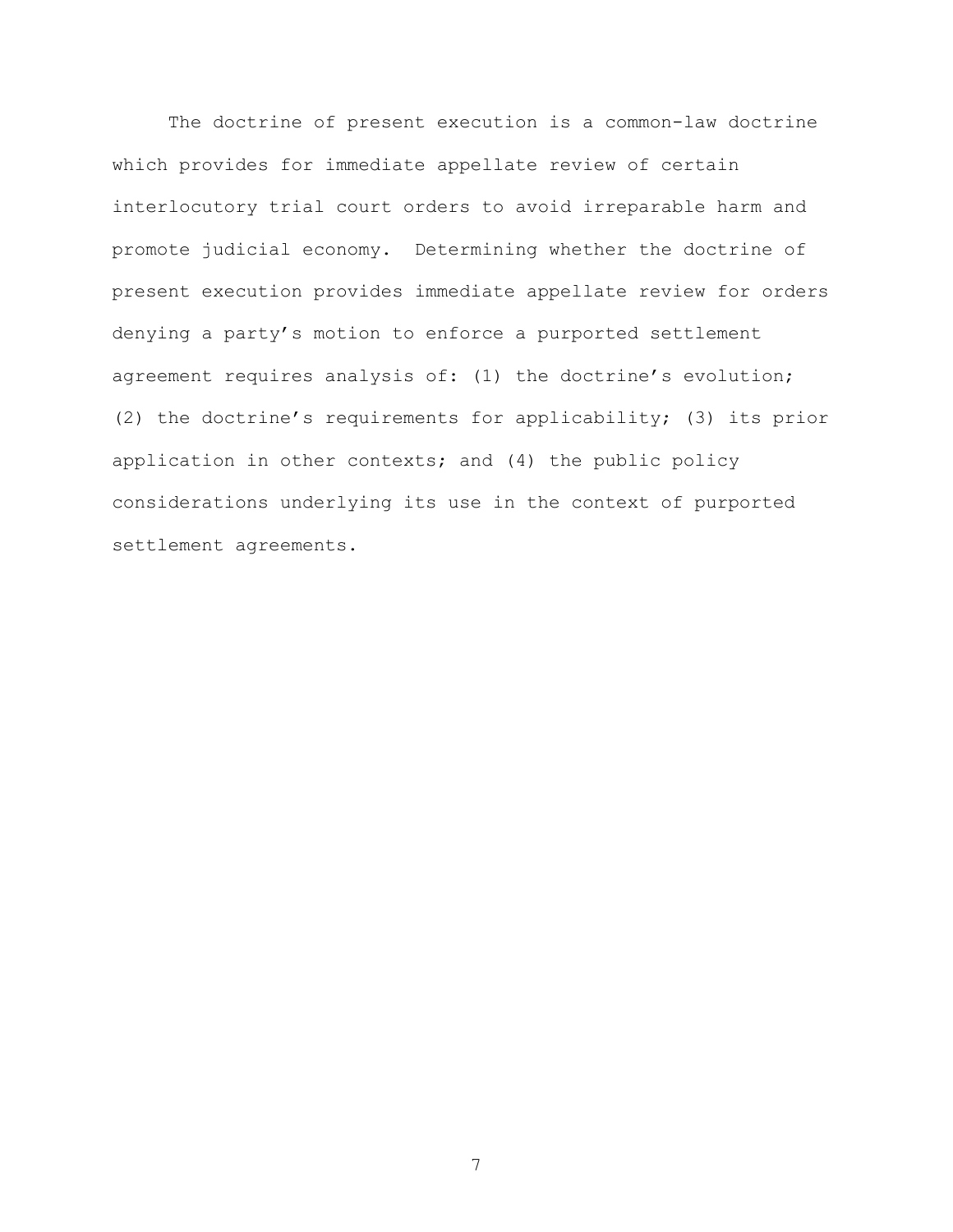### SUMMARY OF THE ARGUMENT

A general prohibition exists against piecemeal appellate review of interlocutory trial court orders. Maddocks v. Ricker, 403 Mass. 592, 597 (1988). The logic is simple; in the absence of authorization by a rule or statute, unfiltered review of nondispositive trial court orders delays the resolution of disputes, increases the cost of litigation, and imposes a burdensome workload on the appellate courts. Patel v. Martin, 481 Mass. 29, 32 (2018). However, there are cases not covered by rule or statute in which certain trial court orders would harm parties in ways that cannot be reviewed upon the filing of a postjudgment appeal. To avoid irreparable harm in these cases and promote judicial economy, the Court has recognized and narrowly applied the doctrine of present execution, a judicially defined common-law exception to the general prohibition against interlocutory appellate review. Vincent v. Plecker, 319 Mass. 560, 562–63 (1946).

The matter of dispute currently before the Court is whether this common-law doctrine applies to a specific type of interlocutory trial court order, an order denying a party's motion to enforce a purported settlement agreement. As the Court's own precedent makes clear, such orders satisfy the doctrine's test for applicability and resemble the types of interlocutory orders previously granted appellate review under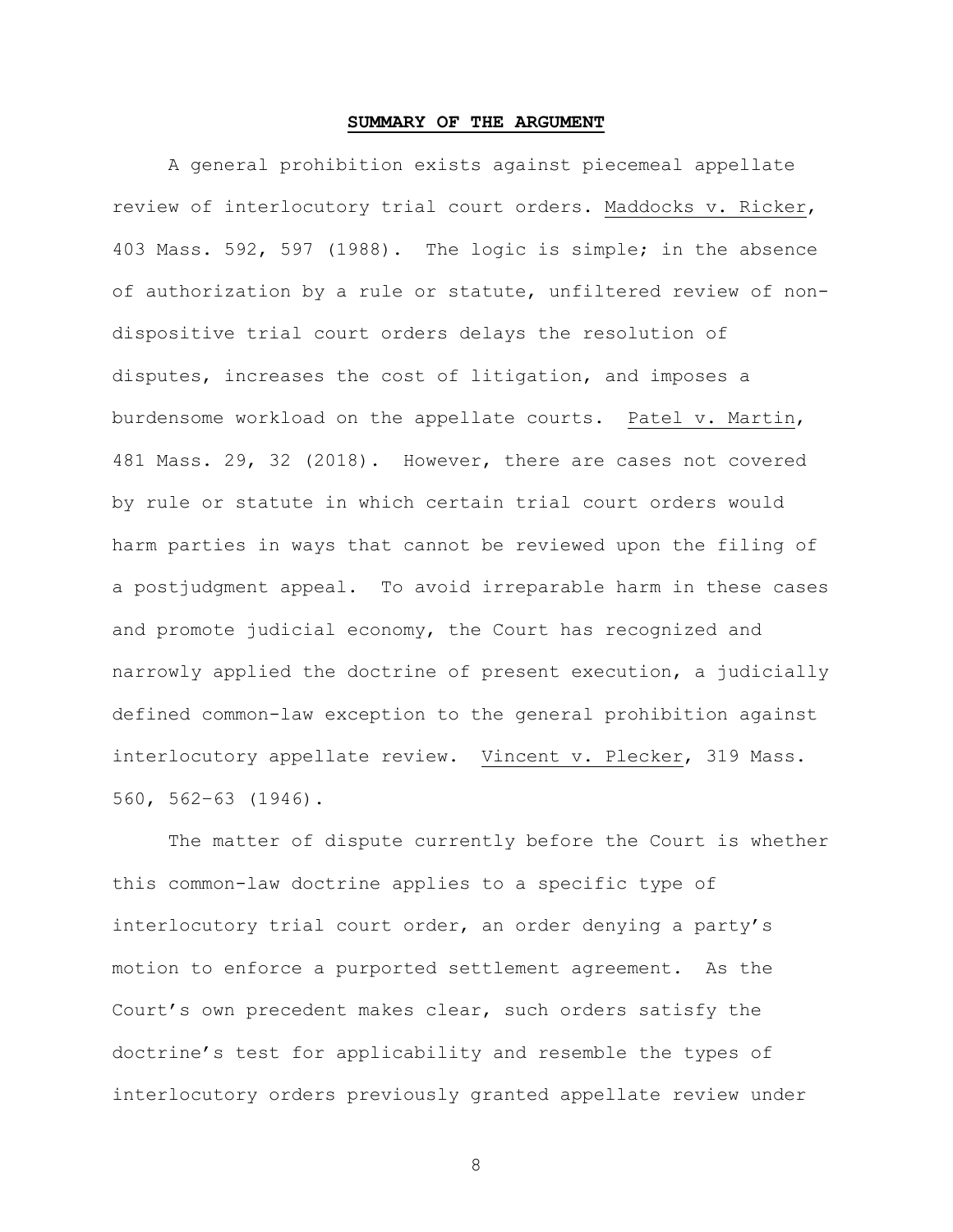the doctrine. Thus, the Court should find that orders denying a motion to enforce a purported settlement agreement can appropriately be subjected to interlocutory appellate review under the doctrine of present execution.

#### ARGUMENT

- I. The Denial of a Motion to Enforce a Purported Settlement Agreement Satisfies the Doctrine of Present Execution's Requirements for Providing Immediate Interlocutory Appellate Review.
	- a. The Doctrine of Present Execution is Intended to Serve as a Limited but Flexible Exception to the General Prohibition Against Piecemeal Appellate Review.

A party to a case does not possess a general right to appellate review of an interlocutory trial court order. Maddocks, 403 Mass. at 597. This settled principle preserves judicial resources by rejecting piecemeal review of trial court rulings that are non-dispositive of a case's underlying merits. R.J.A. v. K.A.V., 34 Mass.App.Ct. 369, 372 (1993). Nevertheless, a party may establish a right to appellate review of an interlocutory trial court order from one of two originating sources: a rule or statute authorizing such review, or the common-law doctrine of present execution permitting such review. Maddocks, 403 Mass. at 597. Despite the general prohibition against appellate review of interlocutory orders, an array of statutory and procedural rule provisions authorize an appeal by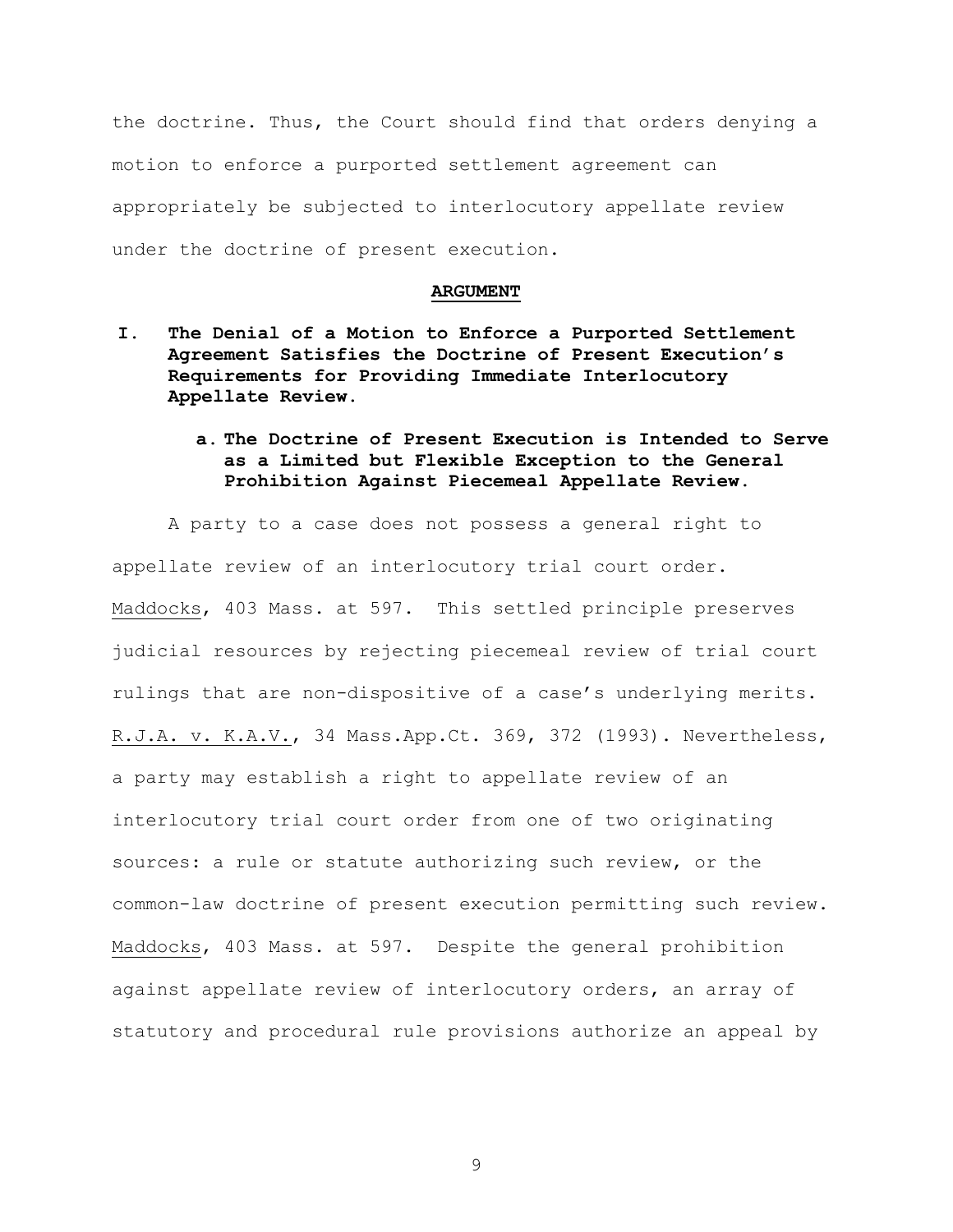right of such adverse orders.<sup>1</sup> Additionally, even when

authorization for interlocutory appellate review cannot be found

 $1$  The following statutes and rules, among others, provide for an appeal of an interlocutory order by right:

- G.L. c. 278, § 28 ("A defendant aggrieved by a judgment of the district court or of the superior court in any criminal proceeding may appeal therefrom to the supreme judicial court");
- G.L. c. 185, § 15(d) ("Questions of law arising in the superior court may be appealed by any party aggrieved by any opinion, direction, or judgment of the court to the appeals court or, subject to the provisions of section ten of chapter two hundred and eleven A, to the supreme judicial court");
- G.L. c. 211, § 3 (allowing a petition for review of a bail determination);
- G.L. c. 261, § 27D ("In any case where the court denies a request for waiver, substitution or payment by the commonwealth of fees and costs, pursuant to section twenty–seven C or any other provision of law, the applicant may take an appeal as hereafter provided. If the matter arises in the superior, the land, the probate or the housing court departments, the appeal shall be to a single justice of the appeals court at the next sitting thereof");
- G.L. c. 231, § 6G ["Any party aggrieved by a decision on a motion pursuant to section six F may appeal as hereinafter provided. If the matter arises in the superior, land, housing or probate court, the appeal shall be to the single justice of the appeals court at the next sitting thereof");
- G.L. c. 239, § 5 ("If either party appeals from a judgment of the superior court, a housing court, or a district court in an action under this chapter, including a judgment on a counterclaim, that party shall file a notice of appeal with the court within 10 days after the entry of the judgment. An execution upon a judgment rendered pursuant to section 3 shall not issue until the expiration of 10 days after the entry of the judgment");
- G.L. c. 212, § 3A(c) ("In any case where the superior court dismisses the case as provided in this section, the plaintiff may take an appeal as hereinafter provided. The appeal shall be to a single justice of the appeals court at the next sitting thereof");
- G.L. c. 240, § 18 ("Any party aggrieved by a finding or decision of the land court that the enforcement of any such restrictions or limitations would be injurious to the public interests may appeal therefrom to the supreme judicial court, which may draw from the facts and instruments stated in the record, findings or decision any inferences of fact that might have been drawn therefrom at a trial, and reverse or order such modification of said findings or decision as justice may require");
- G.L. c. 215, § 9 ("A person aggrieved by an order, judgment, decree or denial of a probate court made after this chapter takes effect, may, within thirty days after the entry thereof, appeal therefrom to the appeals court or, subject to the provisions of section ten of chapter two hundred and eleven A, to the full court of the supreme judicial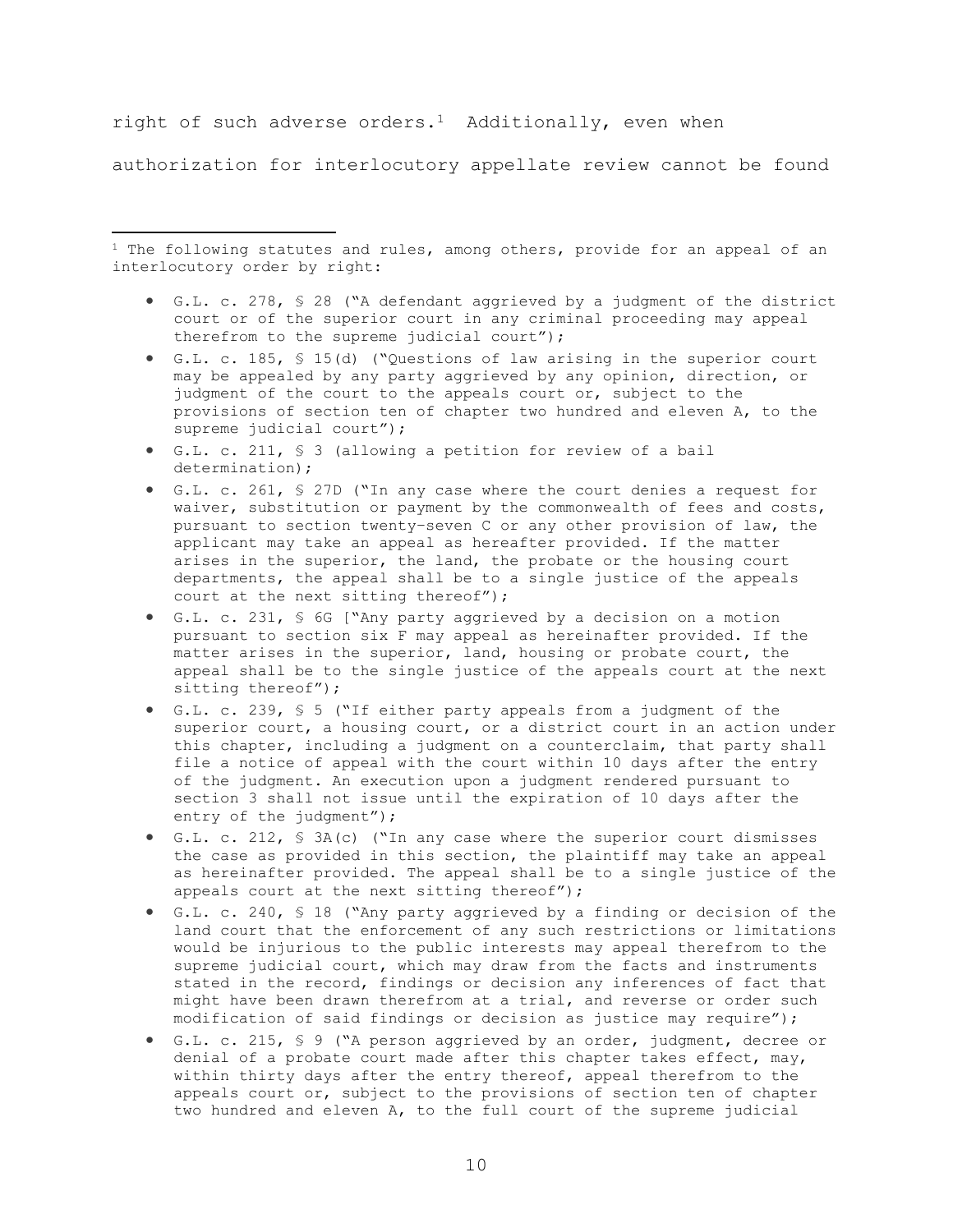under a statute or rule, the Court maintains discretion to still forgo the general prohibition against piecemeal appellate review and establish a party's right to such review through application of the doctrine of present execution.

As a creature of common law, the doctrine of present execution has evolved over the course of nearly a century. Maddocks, 403 Mass. at 598; Vincent, 319 Mass. at 562–63. The Court has applied this doctrine in a limited fashion to preserve the appellate courts' interest in limiting piecemeal appeals from trial court decisions which delay resolution of the merits of a case. Patel, 481 Mass. at 32; Elles v. Zoning Bd. of Appeals of Quincy, 450 Mass. 671, 673–74 (2008). The evolution of the doctrine of present execution reveals that the doctrine is not only narrowly tailored, but it is also flexible. Although the doctrine's application is limited, its use over

court. Said courts shall have like powers and authority with respect thereto as upon an appeal in any civil action");

- Mass. R. Crim. P. 15(a)(1) (Providing the Commonwealth with the right to appeal a decision by a judge granting a motion to dismiss a complaint or indictment or a motion for appropriate relief made pursuant to Rule 13(c));
- Mass. R. Crim. P. 15(a)(2) ("A defendant or the Commonwealth shall have the right and opportunity to apply to a single justice of the Supreme Judicial Court, in the form and manner prescribed by a standing order of that court, for leave to appeal an order determining a motion to suppress evidence prior to trial. If the single justice determines that the administration of justice would be facilitated, the justice may grant that leave and may hear the appeal or may order it to the full Supreme Judicial Court or to the Appeals Court for determination.");
- Mass. R. Crim. P. 15(a)(3) ("Commonwealth shall have the right to appeal to the Appeals Court a decision by a judge discharging a person pursuant to G.L. c. 119, Section 72A");
- U.R.I.P. 12(a) (Granting a right to review of an impoundment order).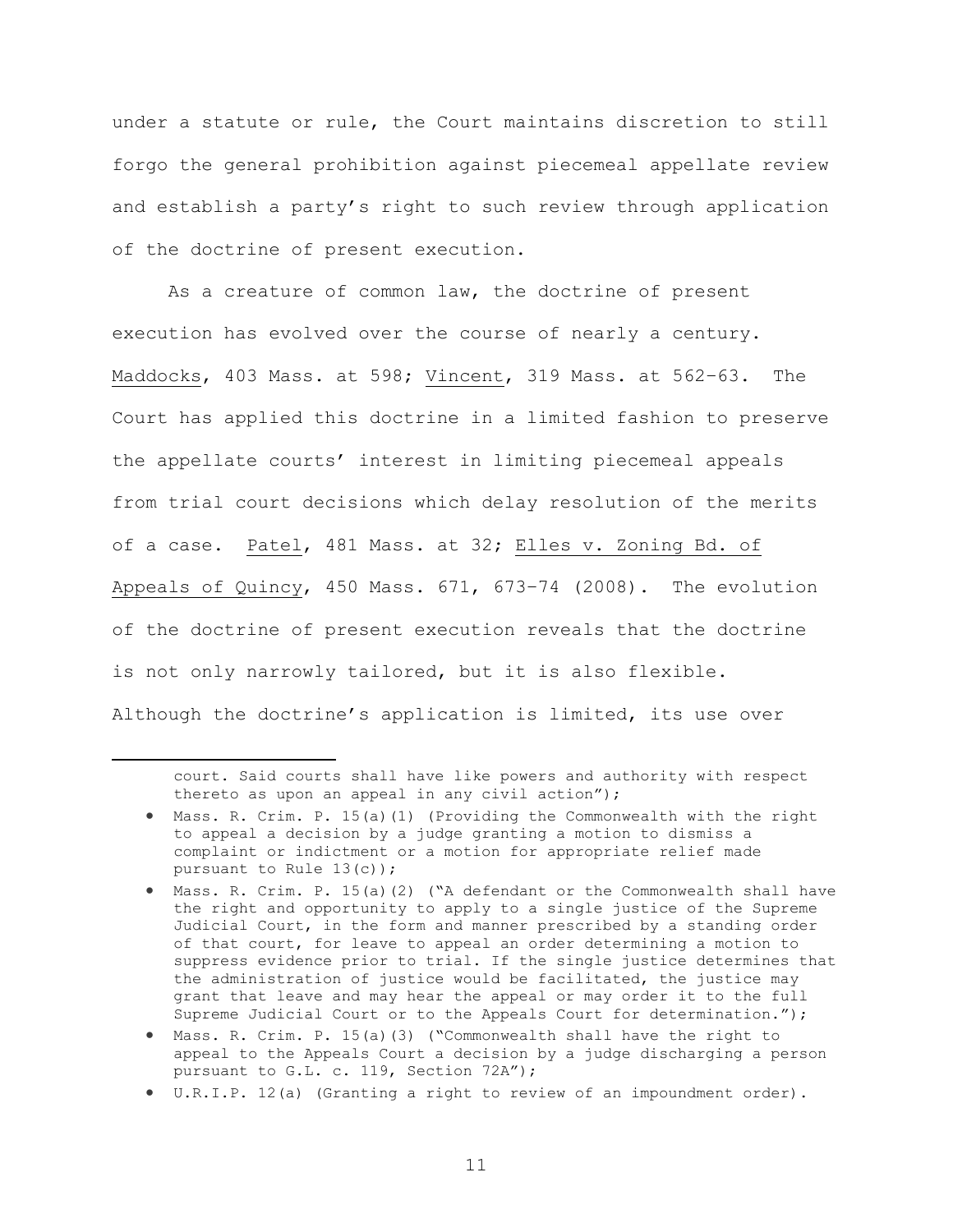time indicates that it is flexible enough to serve its purposes of preventing irreparable harm and promoting judicial economy in more than one kind of case. See LaChance v. Commissioner of Correction, 463 Mass. 767, 768, n.3 (2012) (finding the doctrine of present execution permitted interlocutory appeal for an order denying a cross motion premised upon defendant's asserted right to qualified immunity); see also Borman v. Borman, 378 Mass. 775, 779 (1979) (holding the doctrine of present execution permitted interlocutory appeal for an order disqualifying a husband's law partners as counsel in an action for divorce).

The Court first used the phrase "doctrine of present execution" in 1979, but its practice of permitting appellate review of certain interlocutory orders which were otherwise not entitled to such review by right under a statute or rule, extends decades before that time. Patel, 481 Mass. at 32, n.3. As early as the 1940s, the Court sanctioned appellate review of certain trial court orders, ranging from the liquidation of a partnership to the sustaining of demurrers to claims of title, which were neither dispositive of the underlying case's merits nor statutorily entitled to appeal. Ferrick v. Barry, 320 Mass. 217, 219 (1946); Vincent, 319 Mass. at 562–63.

In these early cases, the Court made clear that only a "final decree" from the trial court could receive such treatment, since the Court still relied upon the general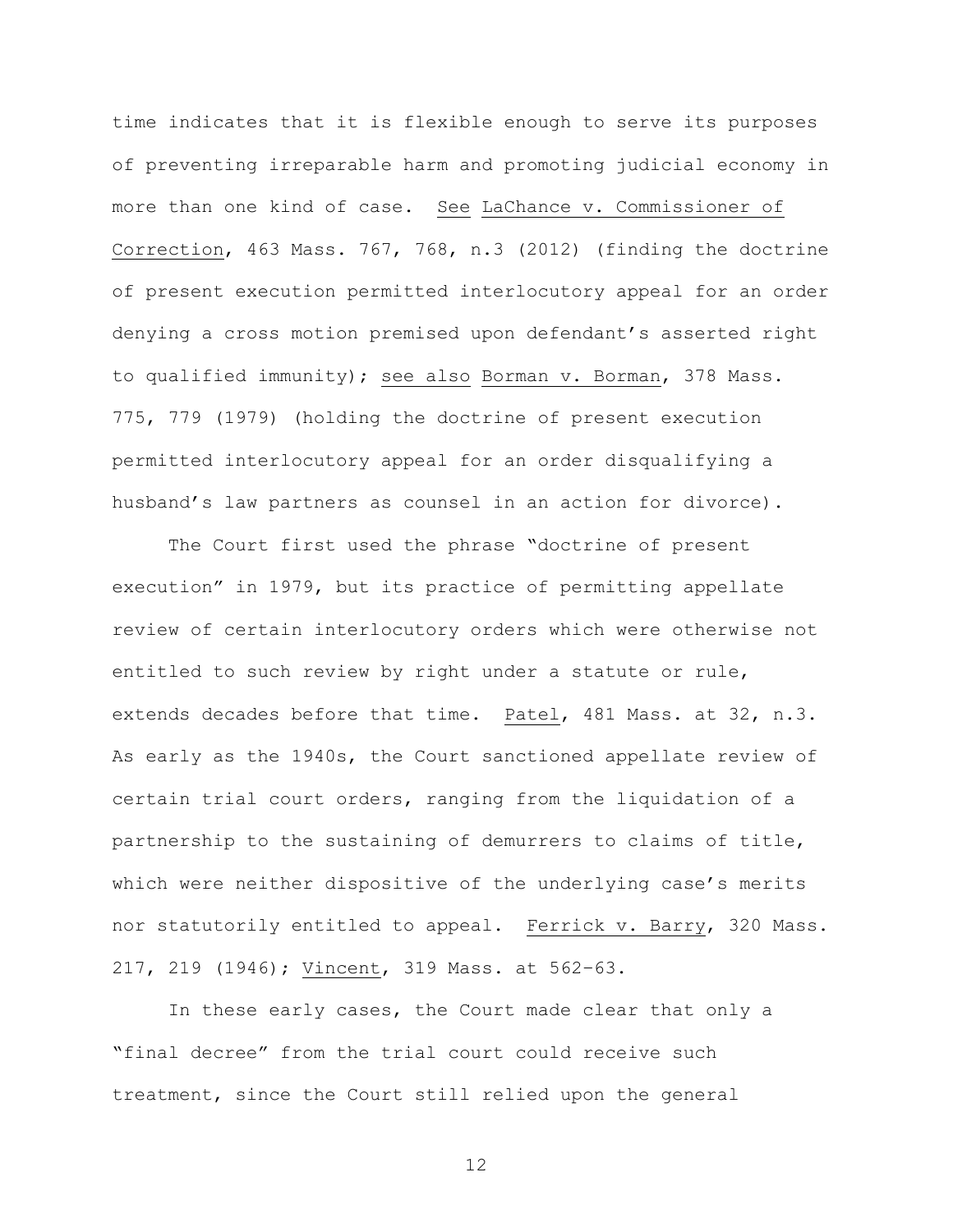prohibition against immediate review of interlocutory orders to avoid an inefficient use of appellate judicial resources. Vincent, 319 Mass. at 562–63. At this time, the Court was not yet operating under the explicit parameters of a fully articulated doctrine. Id. Instead, it used the following single-pronged analysis to distinguish between which trial court orders were purely interlocutory, subject to the general prohibition against appellate review, and which orders were "final decree[s]" worthy of receiving a judicially created exception to this general prohibition. Id. at 564, n.3. The Court explained that "if the decree is to be executed presently, so that appeal would be futile unless the decree could be vacated by the prompt entry of an appeal in the full court, the decree is a final one." Id. The Court's "final decree" analysis served as a precursor to the doctrine of present execution, and this analysis later became substantively integrated into the Court's test for determining the doctrine's application.

In the seminal case in which the Court first explicitly referred the doctrine of present execution, two interlocutory trial court orders were brought up on appeal in cross-actions for divorce. Borman, 378 Mass. at 779. The husband appealed from the order of the Probate Court judge disqualifying as counsel two of his law partners. Id. at 776. The wife appealed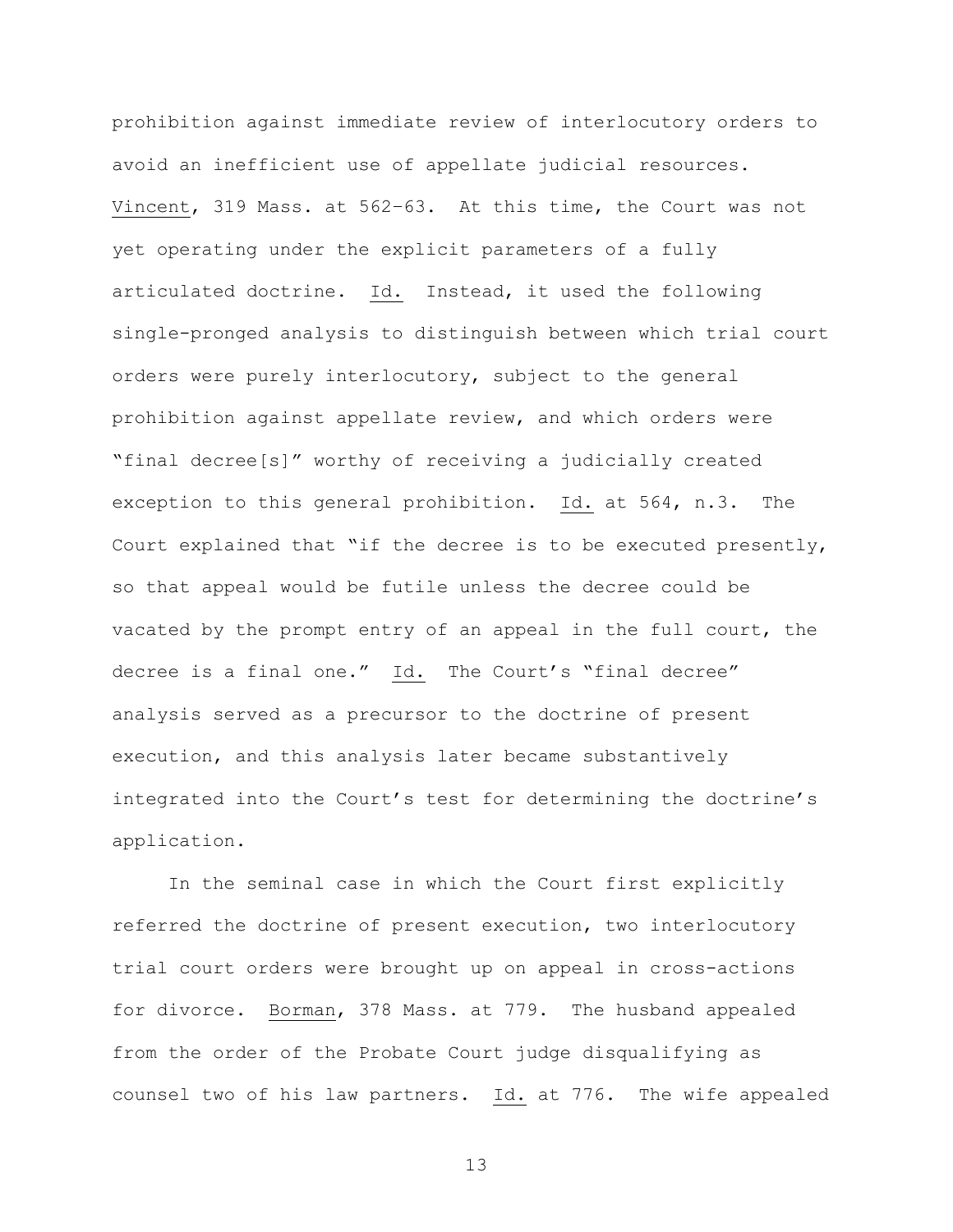from the judge's order that she must answer all questions at depositions or have her claims for alimony and division of marital property struck. Id. Using its "final decree" analysis, the Court determined that the order disqualifying the husband's counsel was properly brought up on appeal because it had a "final" impact on the husband that was "similar in effect to the orders and decrees listed under the doctrine of present execution."  $\underline{Id}$ . at 780.

In contrast, the Court found that the order requiring the wife to answer all questions asked at upcoming depositions was not properly brought up on appeal for two reasons. Id. at 782. First, the Court found that the wife's appeal was not yet ripe for appellate review because unless and until she was required to answer questions asked during a deposition, the order had no impact on the case. Id. Second, applying the "final decree" analysis from Vincent v. Plecker, the Court determined that the wife was not entitled to interlocutory review of this second adverse order because she possessed the ability to have her claim meaningfully reviewed after the trial court entered a final judgment. Id.; See Vincent, 319 Mass. 564, n.3.

Under the test laid out in Borman, for a trial court order to receive interlocutory appellate review, it must satisfy two requirements. Id. First, the order must pertain to an issue collateral to the case's underlying controversy. Second, it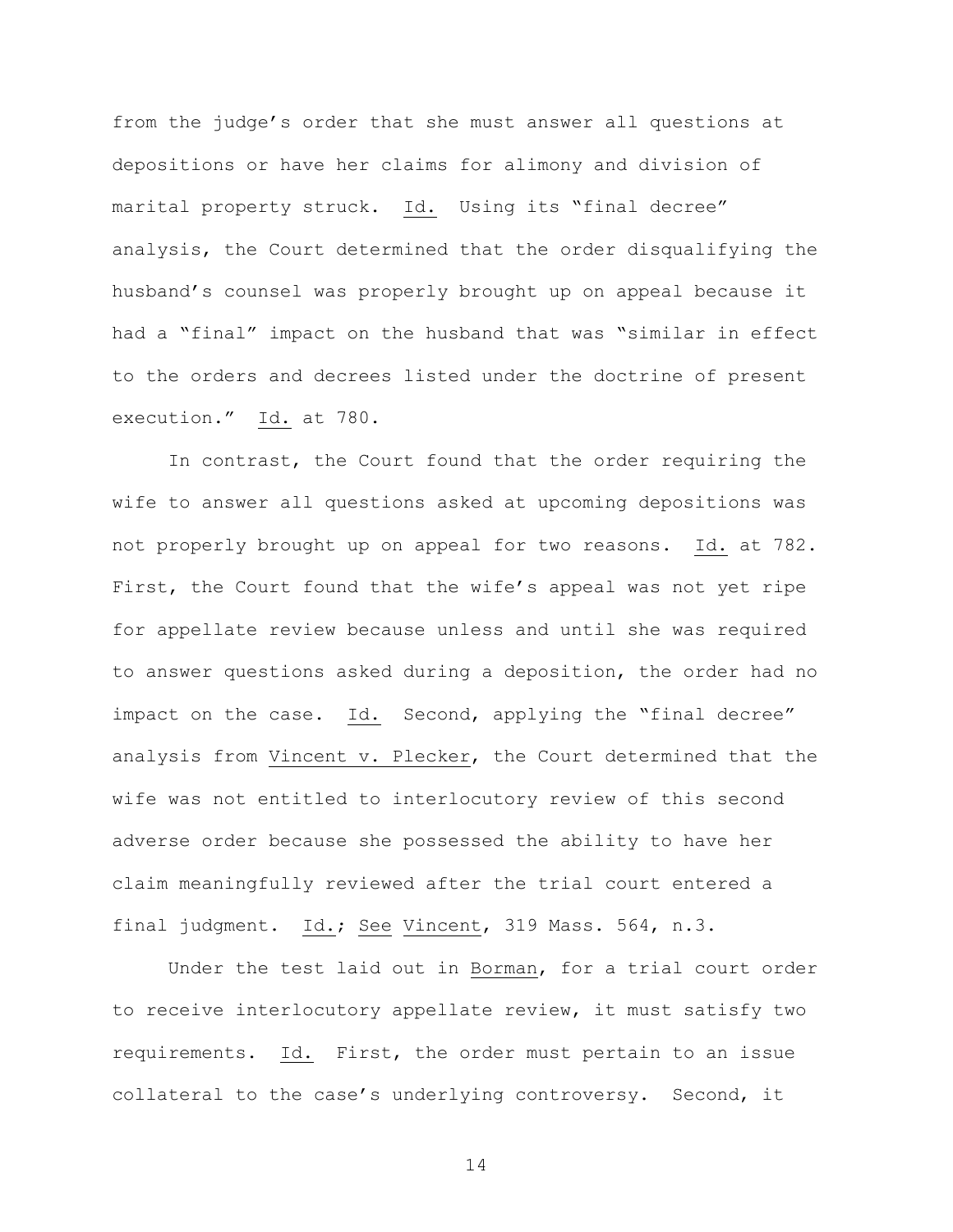must create an adverse impact that is not reviewable "after a definitive determination of rights and liabilities." Id. at 782 & 782, n.12.

Although the Court formally acknowledged the doctrine of present execution for the first time in Borman, it did not tread new ground. As evidenced by its incorporation of the "final decree" analysis, the Court in Borman had the same concern about the irreparable harm as the Vincent court did. See Borman, 378 Mass. at 782; Vincent, 319 Mass. 564, n.3. Unlike the Court in Vincent, however, the Court in Borman balanced this concern for irreparable harm with a concern for judicial economy. In this way, the Borman court built on past precedent and qualified that precedent's future application by adding a second prong to the analysis. See Borman, 378 Mass. at 782.

Less than ten years later, in Maddocks v. Ricker, the Court affirmed the use of this two-pronged analysis for determining the application of the doctrine of present execution. Maddocks, 403 Mass. at 598–99. Subsequent applications of the doctrine have persistently followed the narrowly-tailored guidelines under Borman as well. Elles, 450 Mass. at 674; Patel, 481 Mass. at 32–33. As evidenced by the doctrine's evolution, this twopronged test is narrowly tailored, but it is also flexible enough to continue to serve its intended purposes of promoting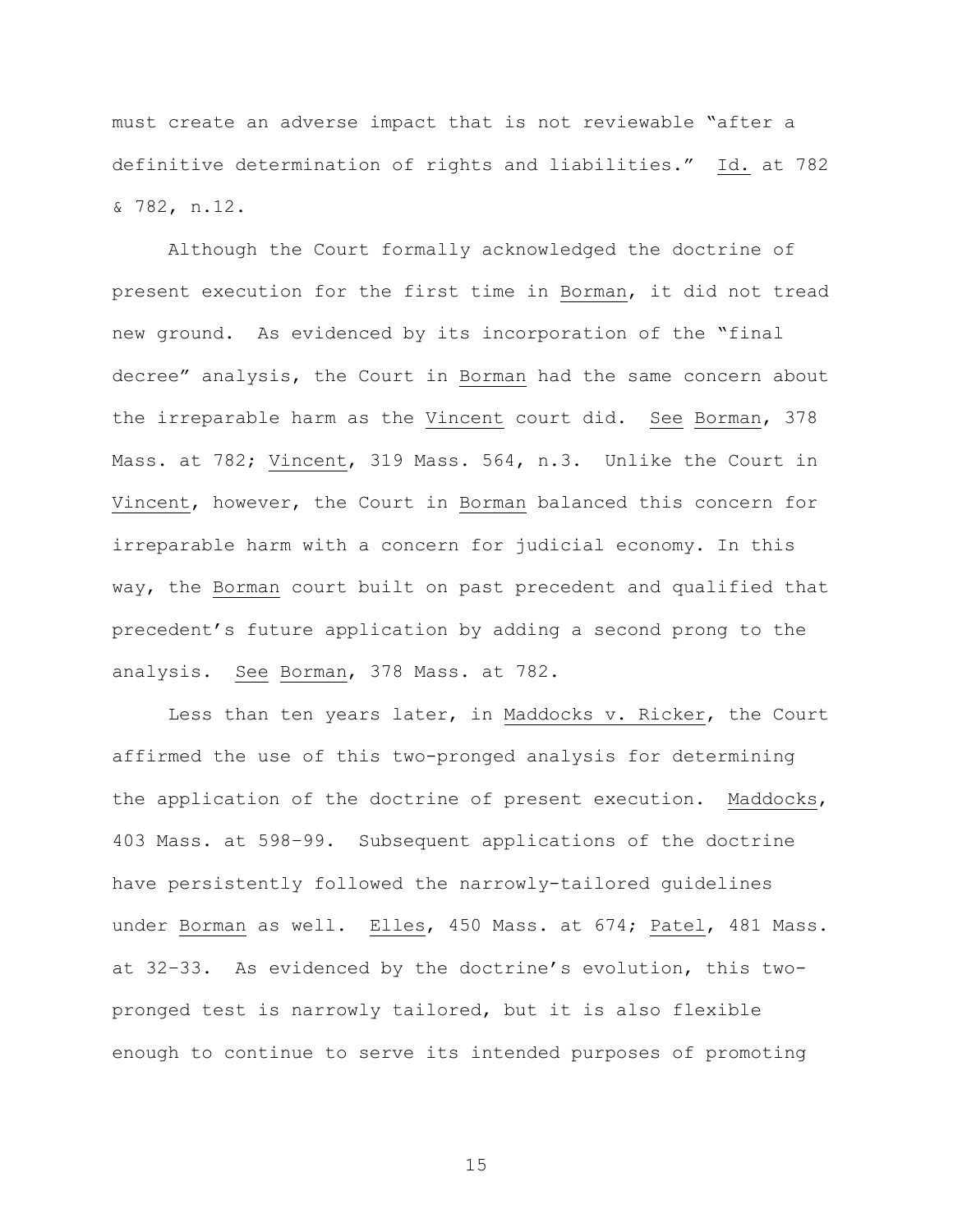judicial economy and preventing irreparable harm in more than one type of case.

# b. Orders Denying a Motion to Enforce a Purported Settlement Agreement Satisfy the First Prong of the Court's Two-Pronged Analysis for Determining the Doctrine's Applicability, as Such Orders are Collateral to the Underlying Dispute.

In determining whether an interlocutory trial court order is subject to appellate review under the doctrine of present execution, the Court has looked to determine if the order addresses "issues that are collateral to the underlying dispute in the case." Maddocks, 403 Mass. at 596. If an appeal "involves issues collateral to the basic controversy and if an appeal from a judgement dispositive of the entire case would not be likely to protect the client's interests, interlocutory review is appropriate." Id. at 600.

Collateral issues are those which would "not have to be considered at trial" or would not be appropriate to consider at trial should the case proceed to such an event. Id. at 596. Whether a valid settlement agreement was executed is a collateral issue. When a trial court denies a motion to enforce the parties' purported settlement agreement, the issues underlying such an order pertain to the substance and form of the negotiations and compromises offered by the parties in the case. See Decision and Order on Defendant's Motion to Enforce the Settlement Agreement at 1–2, CP 200 State, LLC v. CIEE,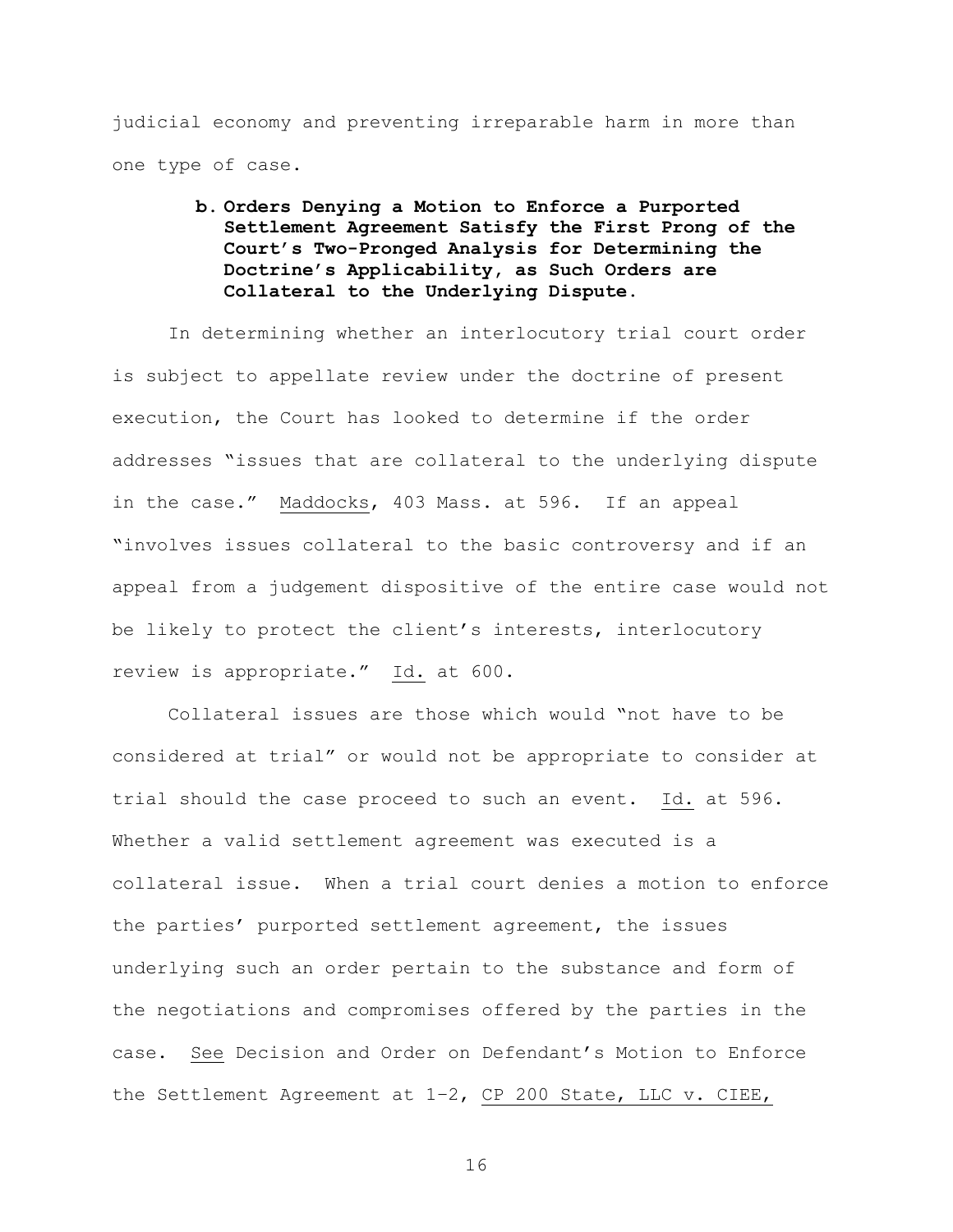Inc., No. 2084CV01237 (Mass. Sup. Ct. Nov. 25, 2020)(evaluating the parties' communications during settlement negotiations as a basis for reaching a conclusion of law on the motion before the court). Under prevailing state rules of evidence, purported settlement agreements are definitionally collateral to any dispute since evidence of a compromise or offer to compromise is virtually inadmissible at trial. Mass. Evid. § 408 (providing that evidence pertaining to compromise negotiations introduced for reasons other than "to prove or disprove the validity or amount of a disputed claim" is inadmissible).

Because the appeal in this case involves a settlement agreement, it is collateral to the basic controversy in this case. The basic controversy in this case is whether commercial tenant, Defendant-Appellant, is liable for breach of contract and whether summary process eviction is appropriate as a result. The issue on appeal is whether a settlement agreement was executed between Plaintiff-Appellee and Defendant-Appellant. In contrast to the basic controversy, the issue on appeal would not be appropriate before a jury because evidence of settlement agreements is virtually inadmissible. Additionally, the issue on appeal involves different witnesses and different evidence than the basic controversy.

If the case was considered settled, granting interlocutory appeal for such a collateral issue would be the ultimate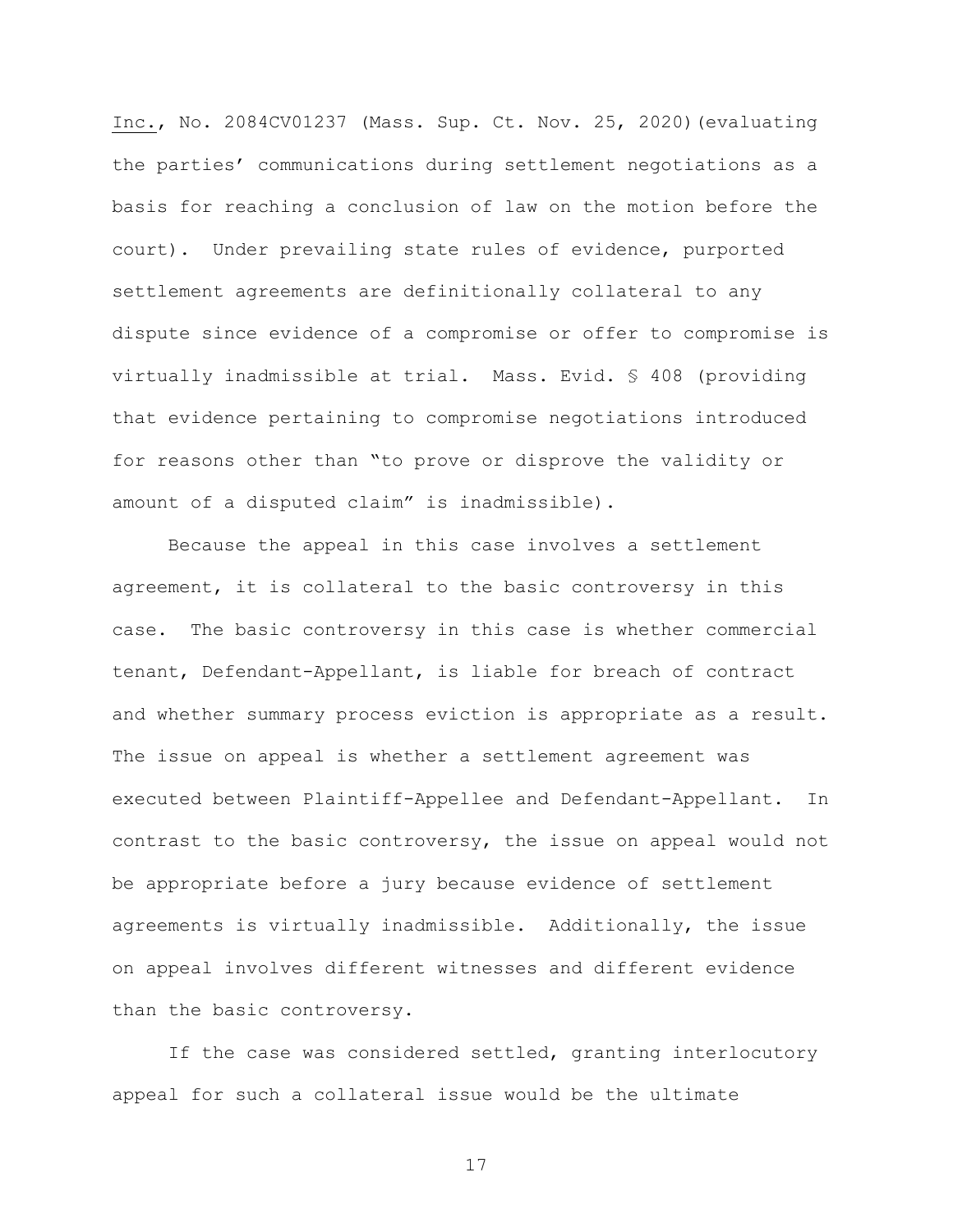instance of judicial economy. On appeal, the Court would only need to review emails and possibly hear testimony from the participants regarding thoughts on settlement. Such evidence would never come in during a trial for the basic controversy of this case. Moreover, there is no concern that either party would lose its day in court on this issue because it is not appropriate before a jury in the first place.

The issue on appeal in this case is a collateral issue. The question of whether a valid settlement agreement was executed is not the basic controversy in this case, and it would not be heard at trial. Additionally, granting immediate interlocutory appeal for this issue could not be more judicially expedient. For these reasons, interlocutory appeal is appropriate, so long as the second prong of the doctrine of present execution test is satisfied.

> c. Orders Denying a Motion to Enforce a Purported Settlement Agreement Satisfy the Second Prong of the Court's Two-Pronged Analysis for Determining the Doctrine's Applicability, as Such Orders Involve a Harm that Cannot Effectively be Remedied After the Trial Court's Entry of a Final Judgment.

That an interlocutory order deals with issues that are collateral to the underlying dispute is not enough for the doctrine of present execution to apply. Matter of Hamm, 487 Mass. 394, 401 (2021). For the doctrine to apply, in addition to satisfying the collateral issue prong, an interlocutory trial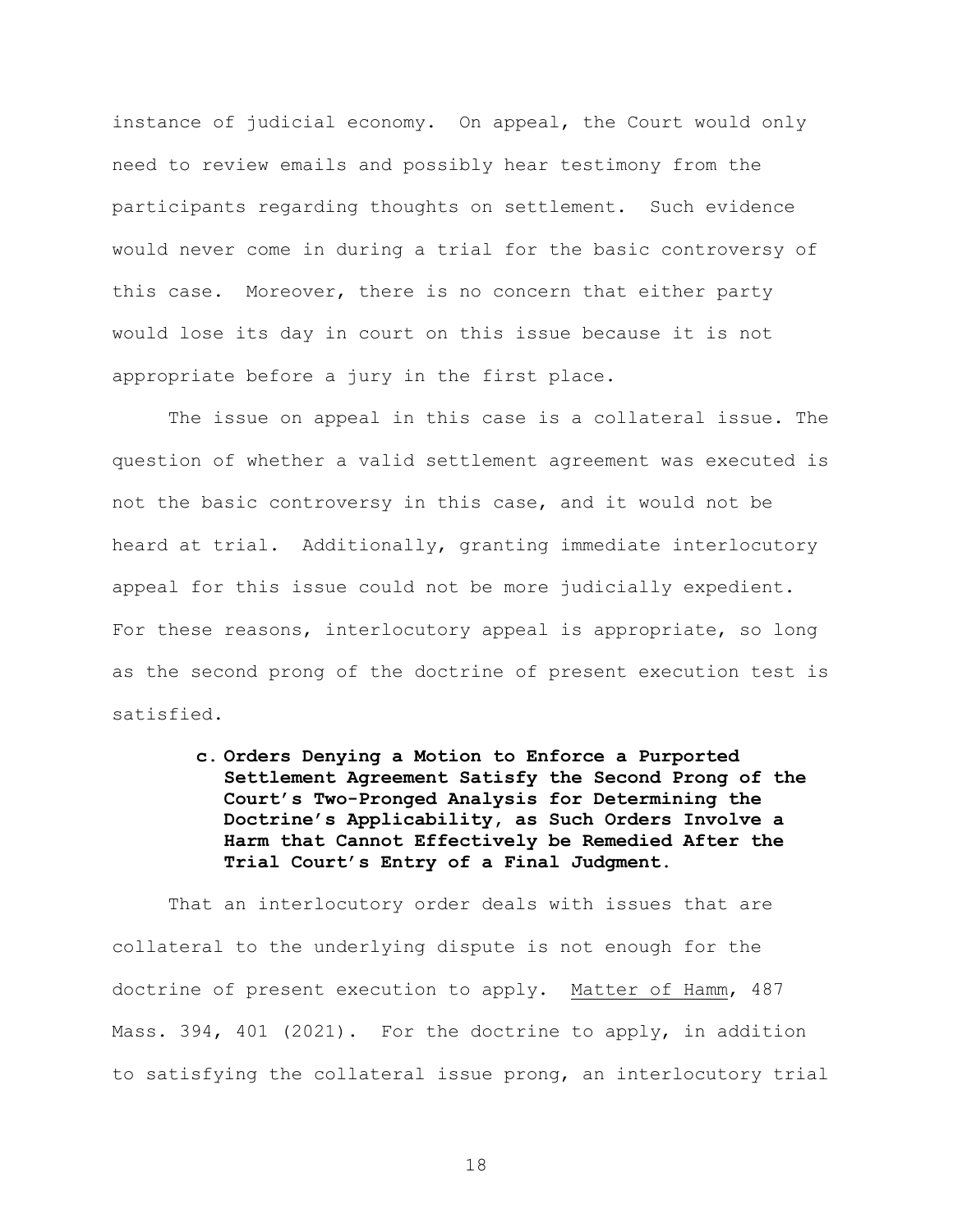court order must "interfere with rights in a way that cannot be remedied on appeal from the final judgment." Elles, 450 Mass. at 674–73. If the interlocutory order is "effectively unreviewable on appeal" from a final judgment of the trial court, then the second prong for determining the doctrine of present execution's application is satisfied. Borman, 378 Mass. at 780.

Over the years, the Court has adopted a nuanced approach to determining whether an interlocutory order imposes a harm that is "effectively unreviewable on appeal." Shapiro v. City of Worcester, 464 Mass. 261, 264 (2013)(explaining the test for determining the doctrine of present execution's application in light of the standard laid out in Elles). The Court has found that "merely causing a party to be subjected to the delay and expense inherent in further litigation does not make such an order 'effectively unreviewable.'" R.J.A., 34 Mass.App.Ct. at 374. Additionally, merely showing intrinsic harm caused by an interlocutory order is not, on its own, sufficient to satisfy this requirement when a viable postjudgment remedy still exists. Patel, 481 Mass. at 36, n.5.

For example, in Patel v. Martin, the defendants claimed a right of immediate appeal from a discovery order in which the judge ordered disclosure of communications between a trust which owned property that was at issue in the case and the attorney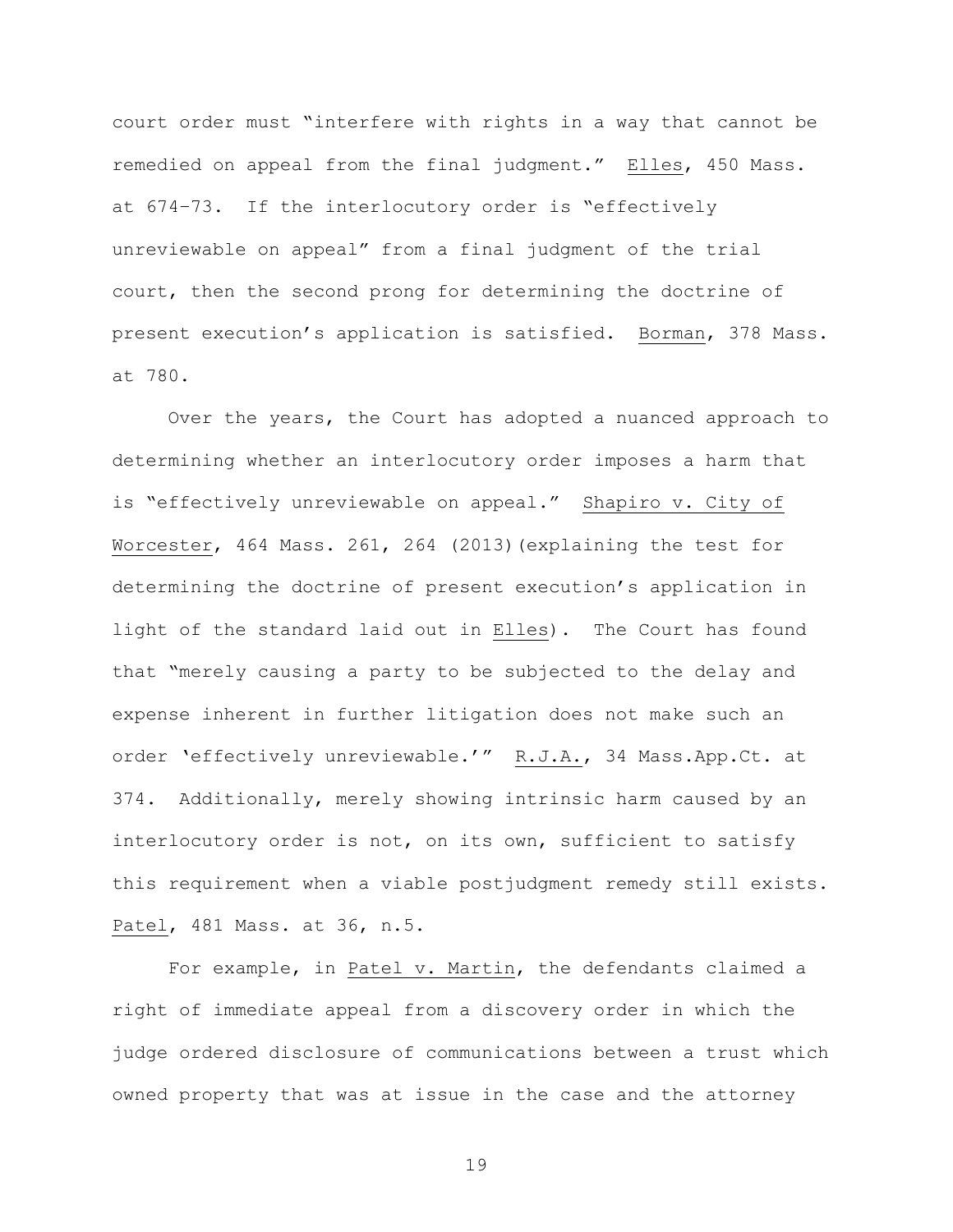the trust had worked with for over twenty years. Id. at 31. The motion judge found that there was not an attorney-client relationship between the trust and the attorney with respect to the purchase and sale of the trust's property at issue in the case. Id. As such, attorney-client privilege did not prevent the disclosure of communications between the parties. Id.

When considering whether interlocutory appeal was appropriate for this discovery order, the Court acknowledged that whenever a judge orders disclosure in a discovery dispute, "the aggrieved party can claim that its rights cannot be fully vindicated on appeal, because otherwise protected communication or documents will be revealed that the party was entitled to keep confidential." Id. at 36. The Court found, however, that a postjudment appeal offers a viable remedy for this intrinsic harm, and for this reason, interlocutory appeal was not appropriate. Id. "Where a postjudgment appeal offers a viable, albeit imperfect, remedy," the Court will not grant a right to interlocutory appeal. Id.

In contrast, when a specified claim can be made "where protection from the burden of litigation is precisely the right to which [the party] asserts an entitlement," then that party "has the right to an immediate appeal under the doctrine of present execution" from a trial court order infringing upon that right. Estate of Moulton v. Puopolo, 467 Mass. 478, 485 (2014).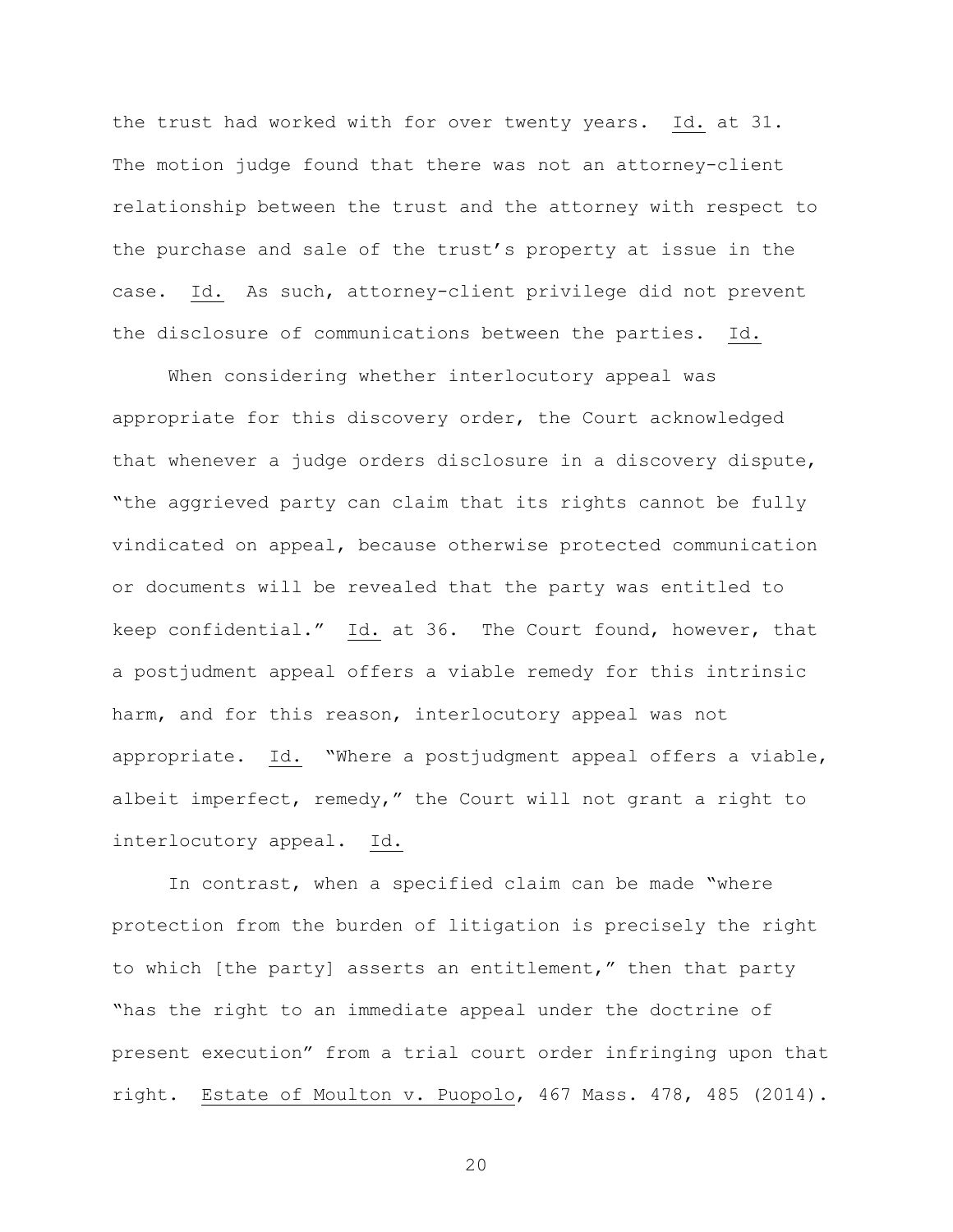For this reason, the Court has most often found the right to immediate appeal under the doctrine of present execution in immunity cases.

An asserted right to immunity from suit would "be lost forever unless that right is determined" by appellate review of an adverse interlocutory order. Breault v. Chairman of Bd. of Fire Comm'rs of Springfield, 401 Mass. 26, 21 (1987); Mooney v. Warren, 87 Mass.App.Ct. 137, 138–39 (2015). Moreover, the categorization of a right as one securing immunity from suit is often dispositive of the question of the doctrine's application in a given context, since the Court has found that the denial of a motion filed "on immunity [from suit] grounds is always collateral to the action because it is conceptually distinct from the merits of the plaintiff's claim that his rights have been violated.'" Kent v. Commonwealth, 437 Mass. 312, 317 (2002). Thus, a trial court order that infringes upon a litigant's right to immunity, which definitionally would be "lost forever" if it were not appealable "until the close of litigation" at the trial court, "meets the criteria of the rule of present execution." Brum v. Town of Dartmouth, 428 Mass. 684, 688 (1999).

Simply because the doctrine of present execution is most frequently applied in immunity cases, however, does not mean that the doctrine can only be applied in that context. There is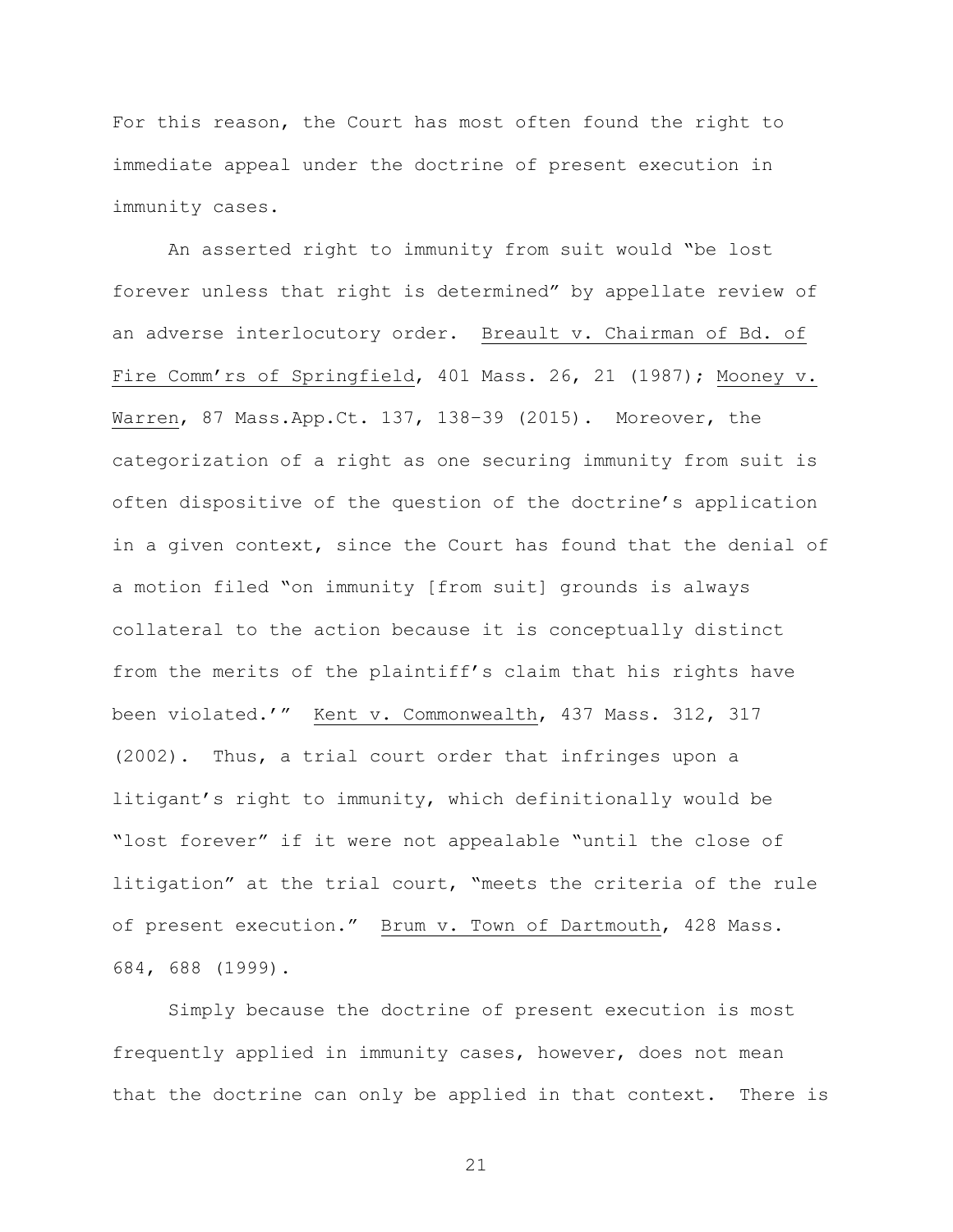nothing in the case law limiting the applicability of the doctrine of present execution to immunity cases. See Estate of Moulton, 467 Mass. at 485. Regardless of the type of case, "where protection from the burden of litigation is precisely the right to which [the party] asserts an entitlement," that party "has the right to an immediate appeal under the doctrine of present execution" from a trial court order infringing upon that right. Id.

The right secured by the formation of a settlement agreement is effectively equivalent to a right to immunity from suit in that the right asserted is protection from the burden of litigation. See Breault, 401 Mass. at 21. In both instances, a defendant is seeking to have the matter dismissed on the grounds that continued litigation is legally impermissible under statute, in an immunity case, or under a privately constructed agreement, in the case of a settlement agreement. Compare id. at 27–28 (explaining the defendant's position that, as a public official, he was immune from liability under Federal or State civil rights laws) with Brief of Defendant-Appellant at 22, CP 200 State, LLC v. CIEE, Inc., No. 2021-P-0088 (Mass. App. Ct. Mar. 8, 2021).

The right harmed by a trial court order denying a defendant's motion to enforce a purported settlement agreement is precisely like the asserted right to immunity that would be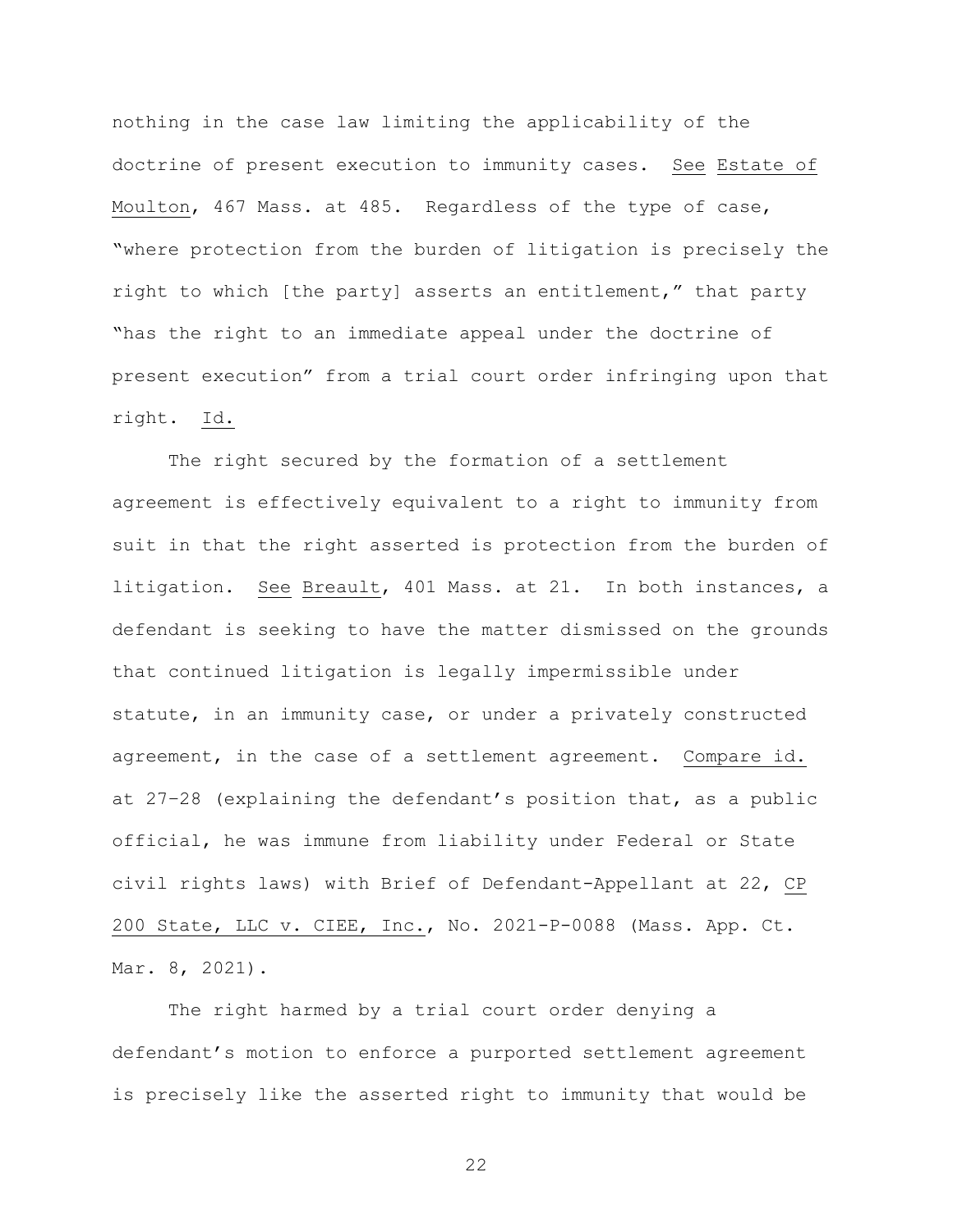"lost forever" if the order remained unreviewable until the trial court's disposition of the case. An appeal from a judgment dispositive of the entire case would not protect the client's interests because the damage would already be done. Maddocks, 403 Mass. at 600. The better investment is for the appellate court to spend a short amount of time taking the appeal of the trial court's order denying the motion to enforce a purported settlement agreement. This would only require a review of emails and possibly short testimony from the participants. The appeal would alleviate the need for a jury trial, which is a more significant commitment of the court and jurors to sit on a case than if the court took the appeal. Furthermore, whether a settlement agreement existed is a contract issue that should be decided by a judge.

A defendant seeking application of the doctrine of present execution in either circumstance cannot "vindicate his or her rights on appeal from a final judgment because the [defendant] would already then have defended the case at trial," which is exactly what their alleged right was capable of preventing. Lynch v. Crawford, 483 Mass. 631, 634 (2019). Thus, as has consistently been shown to be the case in the context of a denied motion asserting immunity from suit, a trial court order denying a party's motion to enforce a purported settlement agreement must satisfy the second prong of the test for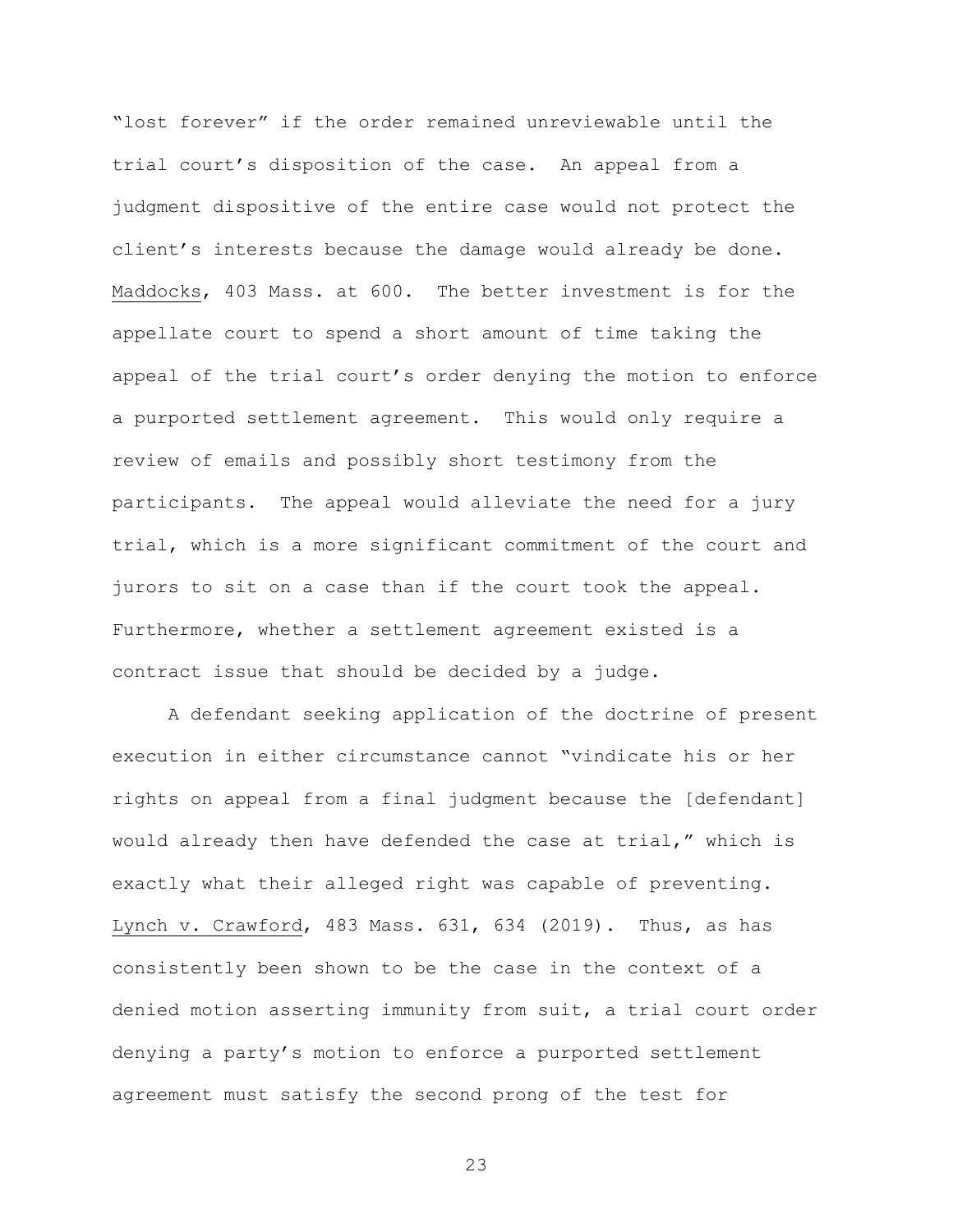determining the doctrine of present execution's application. See id.

## II. Applying the Doctrine of Present Execution to Denials of Motions to Enforce Purported Settlements Agreements Promotes Judicial Economy.

Judicial policy has historically favored the creation, and enforcement, of settlement agreements. Hansen v. Rhode Island's Only 24 Hour Truck & Auto Plaza, Inc., 962 F.Supp.2d 311, 315 (D. Mass. 2013). In addition to respecting the autonomy of litigants to create their own resolution to a case's underlying controversy, settlement agreements are favored for their ability to avoid the continuation of costly and time-consuming litigation. Crosby Valve, LLC v. OneBeacon American Insurance Company, 35 Mass.L.Rptr. 202, 203 (Super. Ct. 2018). In serving this function, settlement agreements simultaneously preserve scarce judicial resources and effectuate the allocation of those resources towards cases that require a judicially imposed solution. Id. Orders denying motions to enforce purported settlement agreements undermine this important judicial policy by potentially permitting parties to renege on agreements privately reached and simultaneously drawing scarce judicial resources towards such cases at the trial court level that have, according to the defendant, already been independently resolved.

In addition to satisfying the two-pronged analysis discussed above, trial court orders denying motions to enforce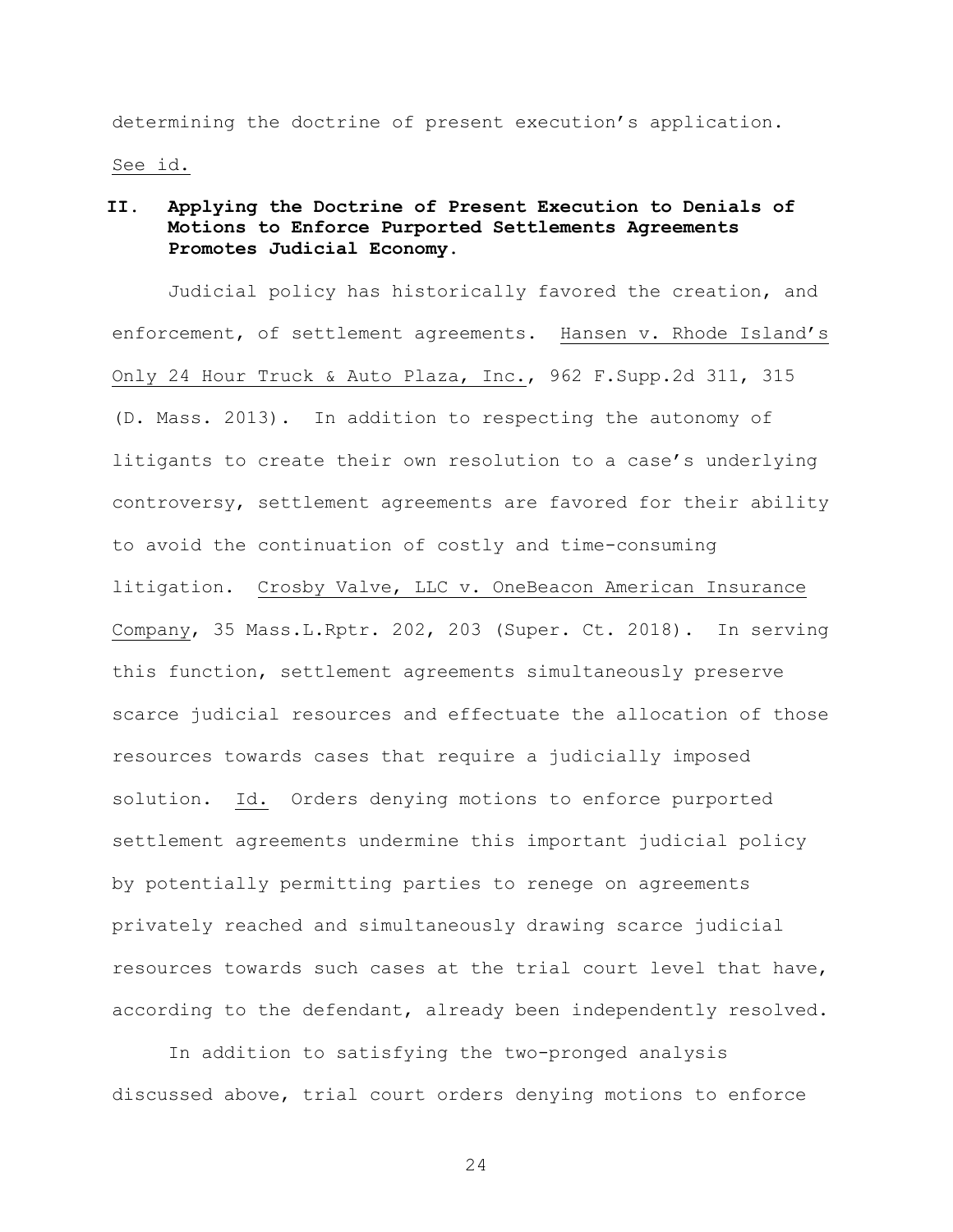purported settlement agreements are worthy of immediate interlocutory review under recent Court precedent addressing the doctrine of present execution. As the Court explained in Patel, determining the applicability of the doctrine of present execution in a given context is "a balancing act" that is intended to weigh the harm of imposing costly appellate litigation upon a party against the harm done to a party suffering "from a trial court order that is irremediable on postjudgment appeal." 481 Mass. at 37.

Specifically, when engaging in such a balancing act, the Court has been hesitant to extend the doctrine where doing so would increase judicial "workloads" in such a way that has an "adverse impact on judicial efficiency." Maddocks, 403 Mass. at 599; Patel, 481 Mass. at 37. The Court has expressed reservations in the past when asked to extend the doctrine of present execution in circumstances where doing so could impose time-consuming appellate litigation on both the parties to the case and the scarce judicial resources of the Appeals Court. See Patel, 481 Mass. at 36. (expressing concern over the prospect of delays and increased litigation costs that could arise from applying the doctrine of execution to an interlocutory appeal from a trial court order denying a motion for a protective order prohibiting disclosure of privileged communications).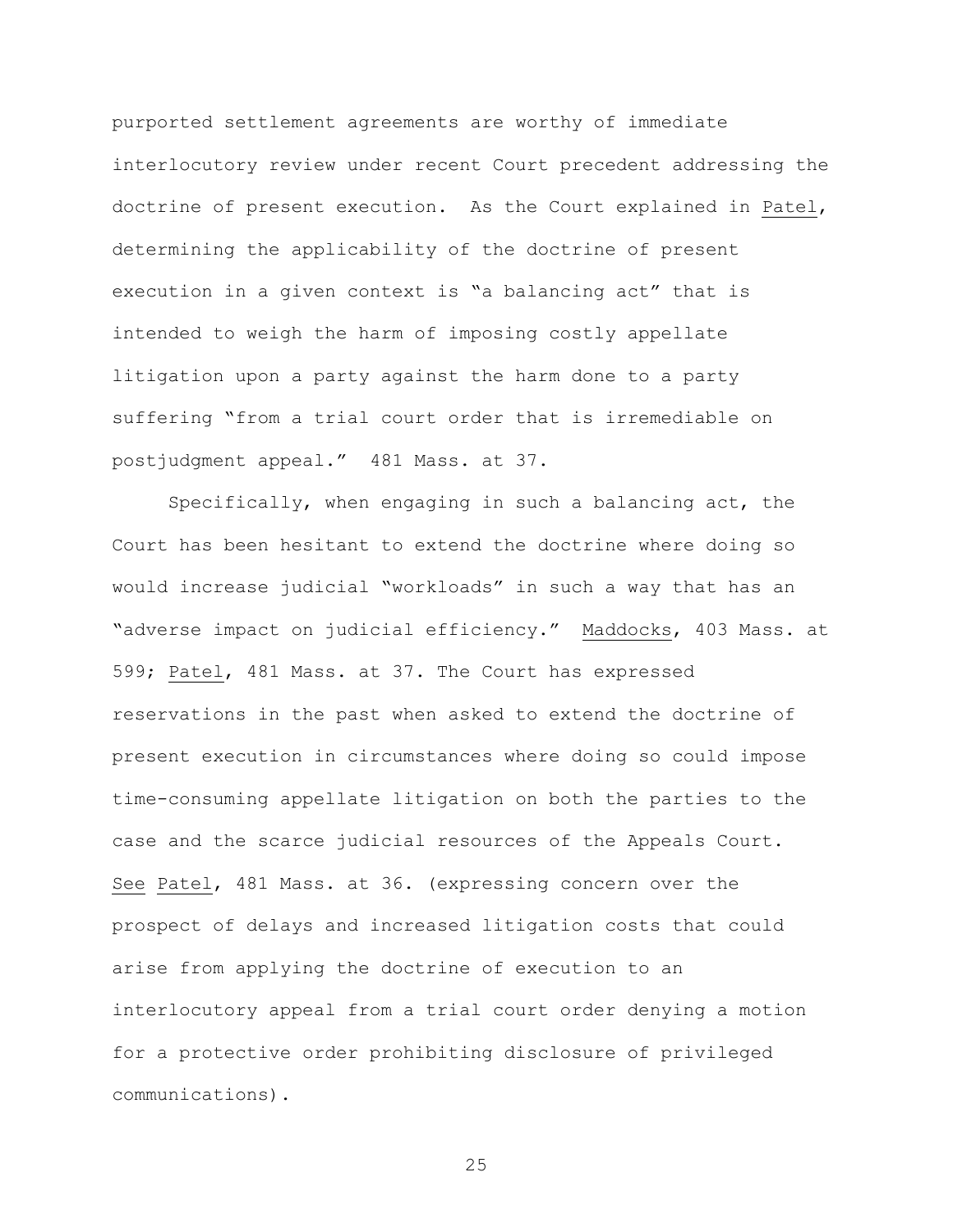In other circumstances, however, applying the doctrine of present execution promotes judicial economy rather than jeopardizing it. Where court orders wrongfully permit cases to proceed, applying the doctrine of present execution to grant immediate interlocutory appeal prevents time-consuming litigation and preserves scarce trial court resources. See Brief of Defendant-Appellant at 29, CP 200 State, LLC v. CIEE, Inc., No. 2021-P-0088 (Mass. App. Ct. Mar. 8, 2021). Where orders wrongfully permit cases to proceed despite binding outof-court resolutions having already been agreed to, as in the present case, immediate interlocutory appeal would promote judicial economy by reserving judicial resources for cases that require a judicially imposed solution.

As a result, under the balancing act analysis advanced in Patel, application of the doctrine of present execution to orders denying motions to enforce purported settlement agreements is appropriate. See Patel, 481 Mass. at 37. Application of the doctrine to such orders would not only promote judicial economy, but it would also alleviate an otherwise irremediable harm that would befall a defendant who is denied immediate appellate review of such an order. See id.; P.W. v. M.S., 67 Mass.App.Ct. 779, 784 (2006) (prioritizing the preservation of judicial resources over whether or not a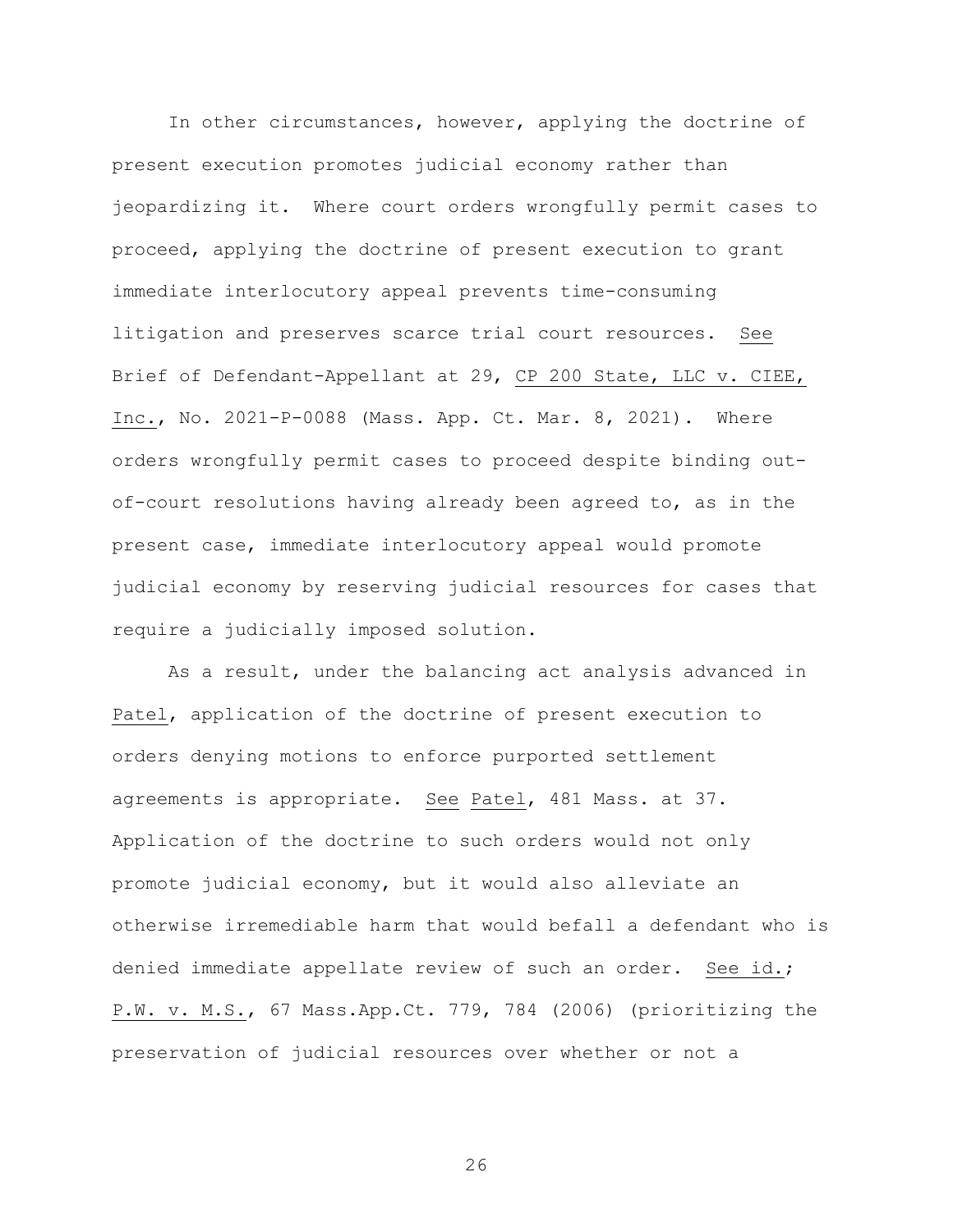particular interlocutory trial court order is fully "final" and thereby permitted appellate review by way of its status alone).

#### CONCLUSION

The doctrine of present execution is a common law doctrine that the Court should apply to an order denying a purported settlement agreement to permit immediate interlocutory appeal. Although a general prohibition exists against piecemeal appellate review of interlocutory trial court orders, there are exceptional cases in which such review is appropriate. Where an order on a collateral issue causes irreparable harm to the aggrieved party, the Court has applied the doctrine of present execution to permit immediate interlocutory appeal and promote judicial economy.

Applying the doctrine of present execution to settlement agreements could not be more corollary or judicially expedient. The appeal of an order denying a purported settlement agreement will have different facts and evidence of a settlement agreement that would not be admissible at trial. Allowing the Court to review such an order would save the Court's precious time and energy by alleviating the need for a jury trial. This case is a perfect opportunity for the Court to apply the doctrine of present execution.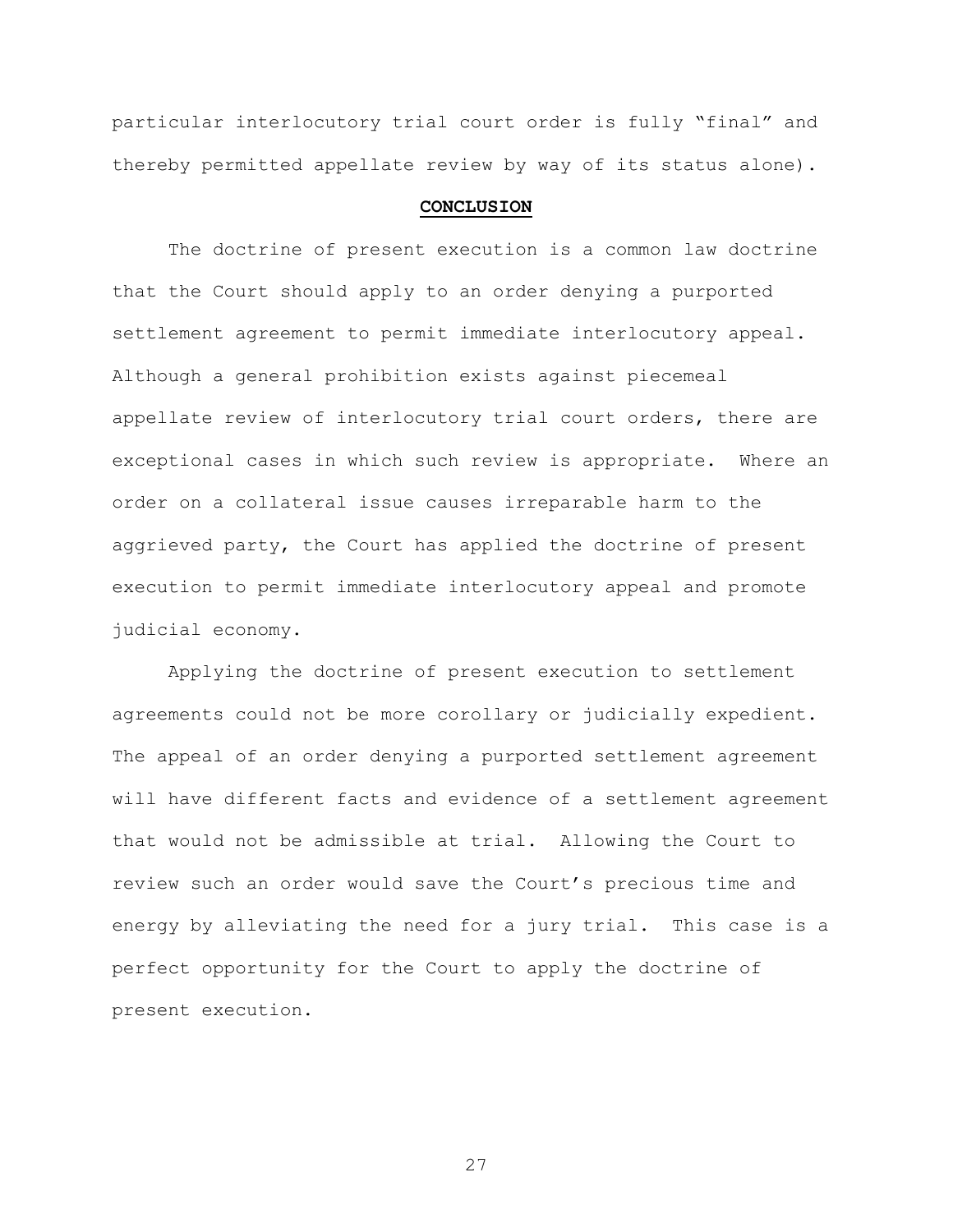Respectfully submitted,

# MASSACHUSETTS DEFENSE LAWYERS ASSOCATION

By its attorneys,

Jennifer A. Creedon BBO No. 637191 jcreedon@mmmk.com Martin, Magnuson, McCarthy & Kenney 101 Merrimac St. Suite 700 Boston, MA 02114 Direct Dial: (857) 957-0683 Fax: (617) 227-334

Dated: October 8, 2021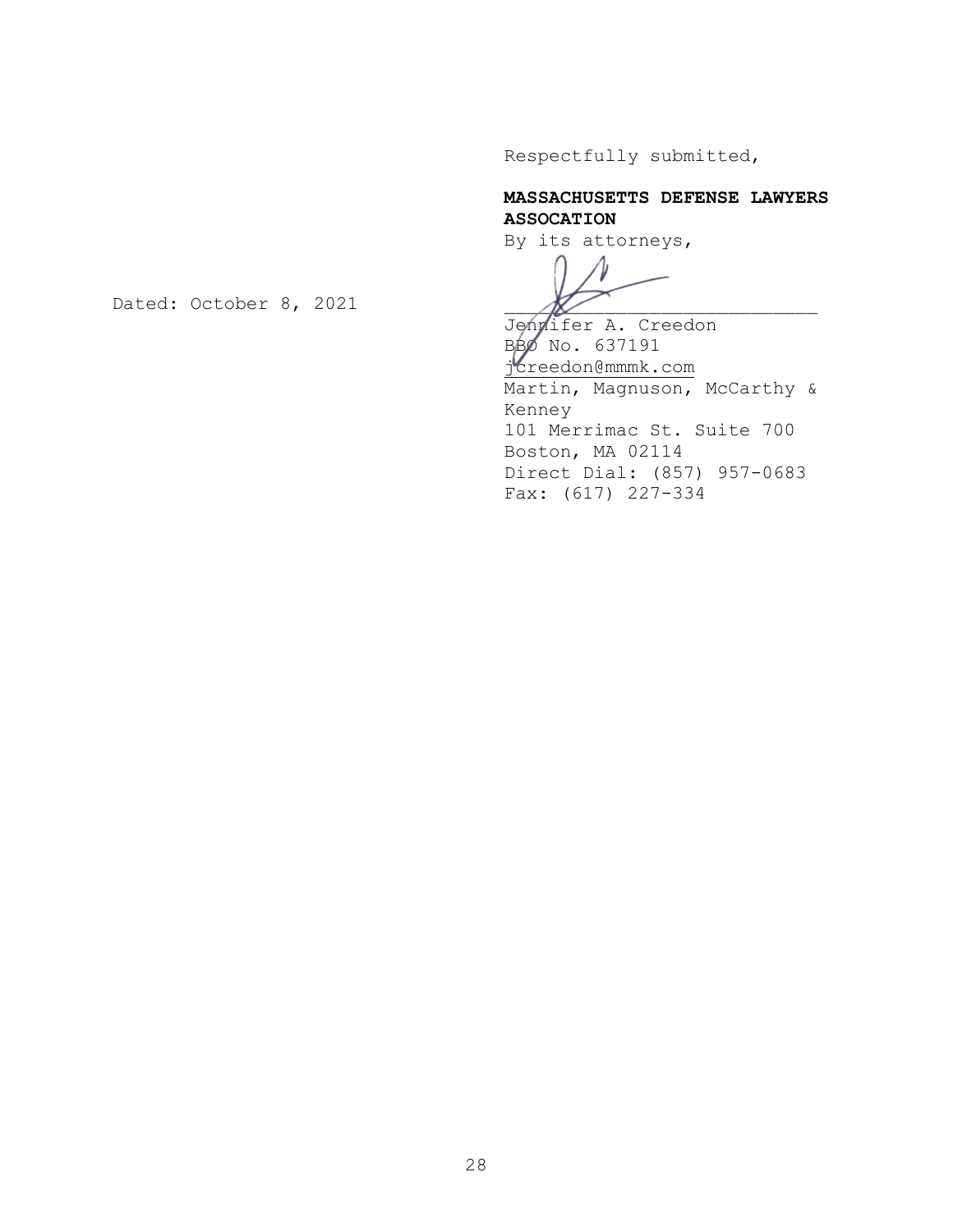### CERTIFICATION PURSUANT TO MASS. R. APP. P. 16(K)

I hereby certify that the foregoing brief complies with all of the rules of the Court that pertain to the filing of briefs, including, but not limited to, the requirements imposed by Rules 16 and 20 of the Massachusetts Rules of Appellate Procedure.

Signed under the pains and penalties of Perjury this 8th day of October, 2021.

 $\mathcal{N}$ 

Jennifer A. Creedon BBO No. 637191